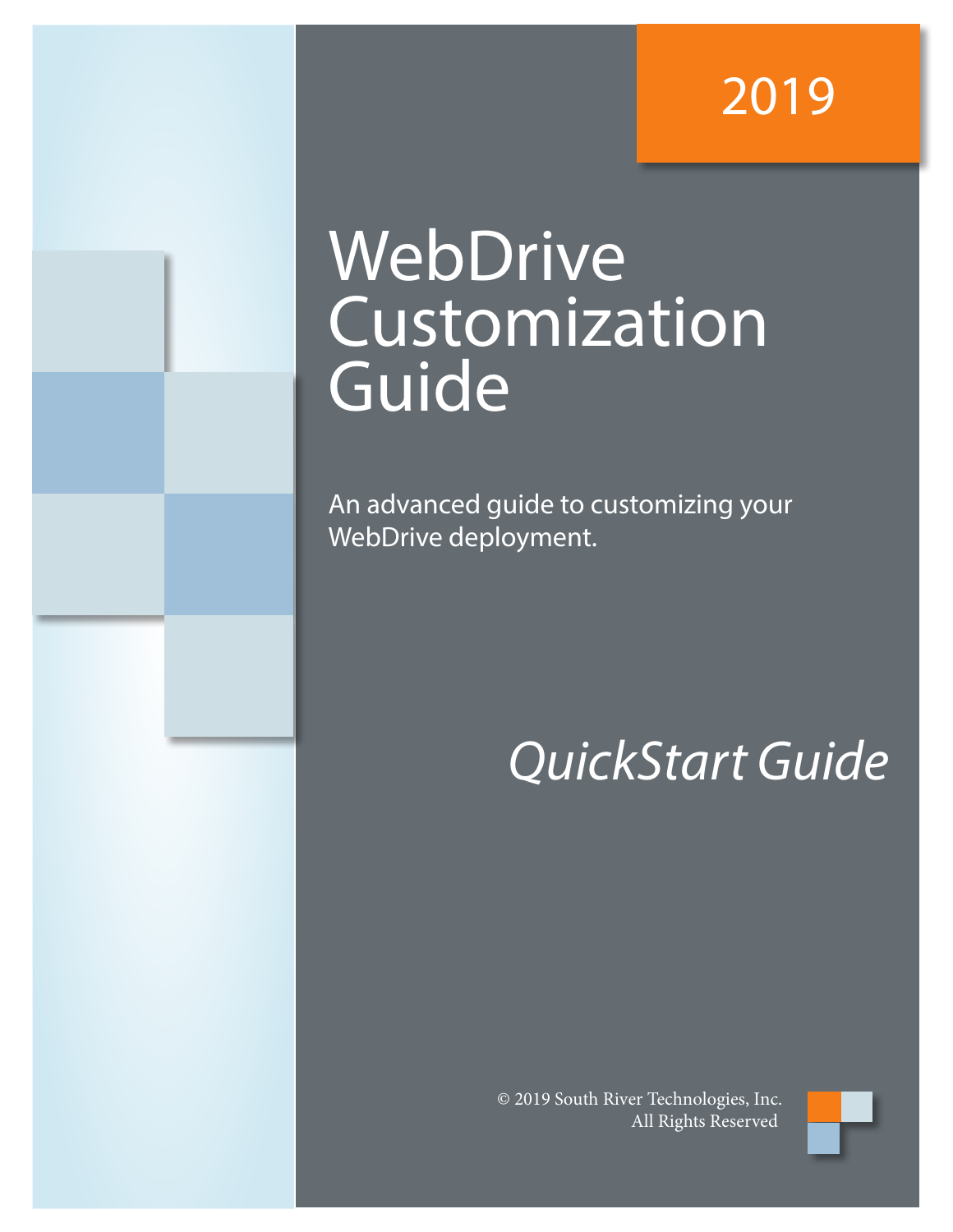

# **Contents**

| 8                                            |    |
|----------------------------------------------|----|
|                                              |    |
|                                              |    |
|                                              |    |
|                                              |    |
|                                              |    |
|                                              |    |
| 13                                           |    |
| 15                                           |    |
| Table 3 - UIDisableList Parameter Use Matrix | 19 |
|                                              |    |

#### **Appendix B 20**

Sample File 1: appsetup.ini 20

Sample File 2: appdefaults.reg 21

Sample File 3: userdefaults.reg 22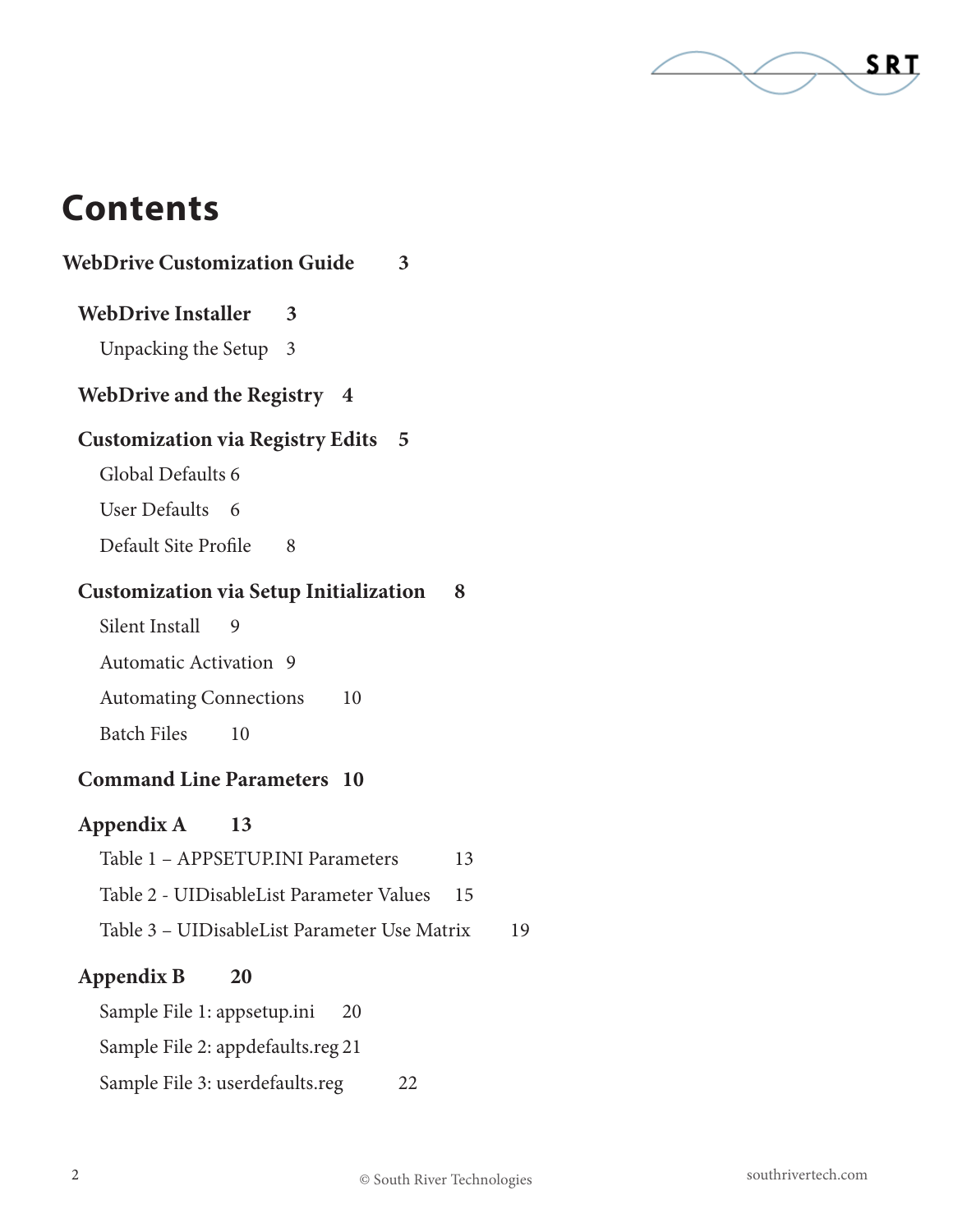

WebDrive offers several methods of modifying the look and feel of the installed application before deployment. Most WebDrive customization features can be accessed by creating custom text files that are read during program installation. Features can be customized through either a setup initialization file or a registry editor file. In addition, changes can also be made to the program at execution time through another registry file.

This guide will take you through the setup of your WebDrive installer package, which files to create and modify to control which functions, and the specific registry keys to change to achieve a desired installation.

## **WebDrive Installer**

The WebDrive installation program is a Windows installer MSI file wrapped in an InstallShield bootstrap loader. For most situations, we recommend simply running the setup package and using the appsetup.ini file to customize the installation.

When you download WebDrive from www.webdrive.com/download, the installer package will appear in your downloads folder. Instead of executing the file (or continuing with the installation if a dialogue appears asking you to install), create a new folder and place the executable inside. **Any files you create using this guide should go in this folder.** During installation, WebDrive will check for files in the same directory as the executable.

For advanced users, it is possible to unpack the setup program and extract the MSI file. This enables you to customize the install script if you are familiar with MSI files, packages, and transforms. IT administrators who are familiar with MSI files may use this feature for remote and unattended installations for network users.

Full details on MSI installs and how they can be customized is beyond the scope of this document. However, we will describe a few of the basics for how you may want to customize the installer. For more information on editing MSI files and creating transforms, see Microsoft's Orca MSI editor: http://support.microsoft.com/kb/255905/EN-US/.

Bear in mind that these changes are typically unnecessary and discouraged. SRT will not provide instructions or support for constructing the MSI setup programs.

#### **Unpacking the Setup**

To gain access to the MSI file, help files, or icon resource file, you must unpack the WebDrive setup package by running the WebDrive setup in Administrator mode. To do this, execute the downloaded WebDrive installation package (WebDrive.exe) from a DOS command prompt using the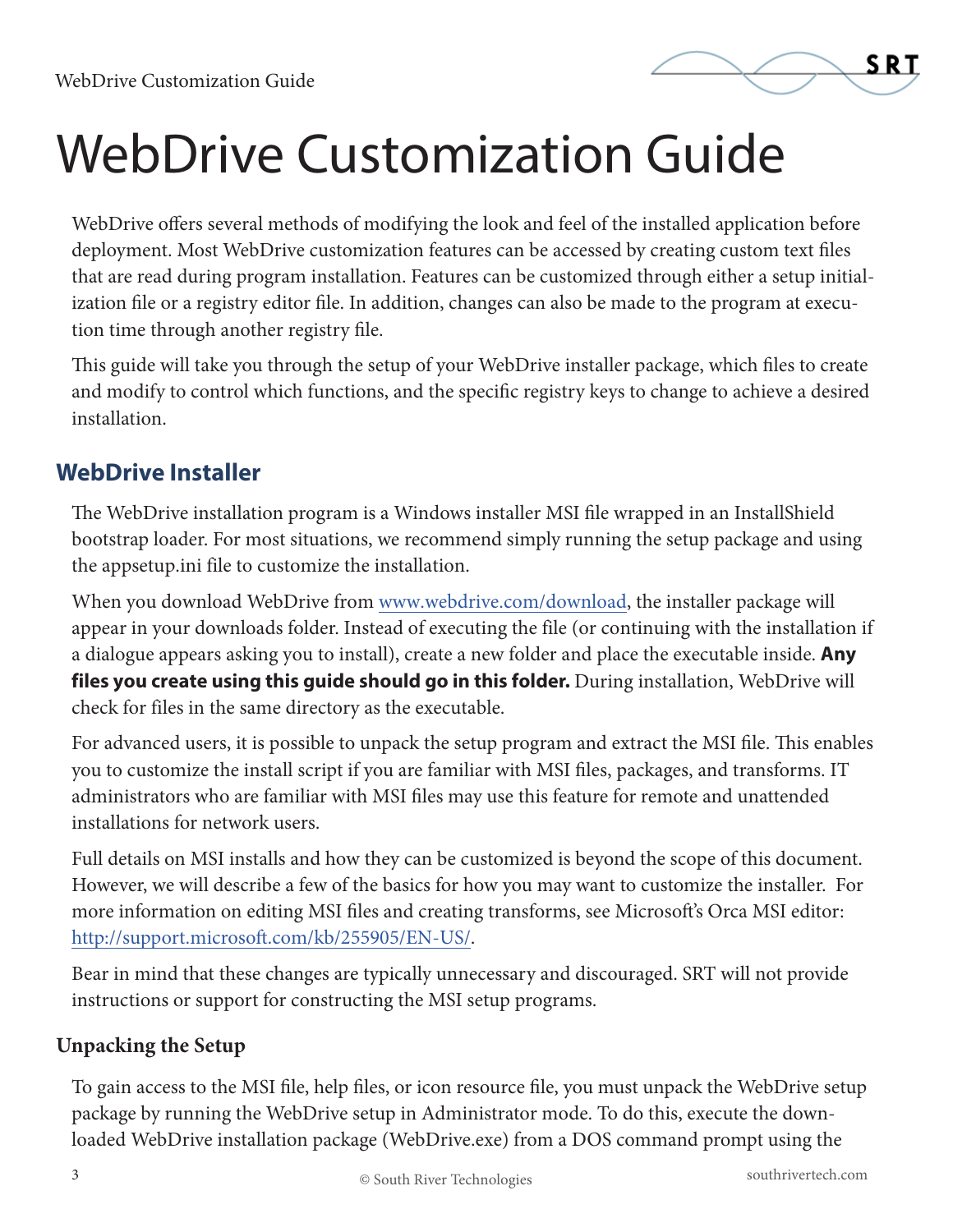

following syntax:

#### **C:\> WebDrive.exe /a**

Because you are executing the file in Administrator mode, the installer will unpack the setup package to a directory of your choice without installing the program onto the target system. The execution will not include the setup.exe bootstrap loader (which is required to install the program after you have made the advanced editing changes).

Once you have customized the unpackaged version of the setup, you can either run it as is, or you can repack it into a self-extracting single executable file using Windows' built-in utility **iexpress. exe** (other third-party utilities such as WinZIP will also work).

## **WebDrive and the Registry**

WebDrive stores all of its configuration and site information in the registry using two primary keys.

- **• HKEY\_LOCAL\_MACHINE** houses settings that are global to all users and the WebDrive application
- **• HKEY\_CURRENT\_USER** houses site information and settings that a user would configure in the WebDrive application

Editing registry files can cause irreparable damage to a computer. We **STRONGLY** encourage all users to simply use the appsetup.ini file to modify installation behavior.

| <b>Registry Key</b>                                                      | <b>Description</b>                                                                                                                                                                                    |
|--------------------------------------------------------------------------|-------------------------------------------------------------------------------------------------------------------------------------------------------------------------------------------------------|
| HKEY_LOCAL_MACHINE\Software\South                                        | Global settings for all users, like                                                                                                                                                                   |
| River Technologies\WebDrive                                              | installation directory, RegImportFile, etc.                                                                                                                                                           |
| HKEY_LOCAL_MACHINE\Software\South<br>River Technologies\WebDrive\Default | The WebDrive registration code is stored<br>under this key as the default value.<br>Set the registration code by setting<br>the "default value" for the key to the<br>registration code for WebDrive. |
| HKEY_CURRENT_USER\Software\South                                         | Application settings specific to the                                                                                                                                                                  |
| River Technologies\WebDrive                                              | currently logged in NT user.                                                                                                                                                                          |
| HKEY_CURRENT_USER\Software\South                                         | Site information specific to the currently                                                                                                                                                            |
| River Technologies\WebDrive\Connections                                  | logged in NT user.                                                                                                                                                                                    |

The following table describes the primary keys used to configure WebDrive: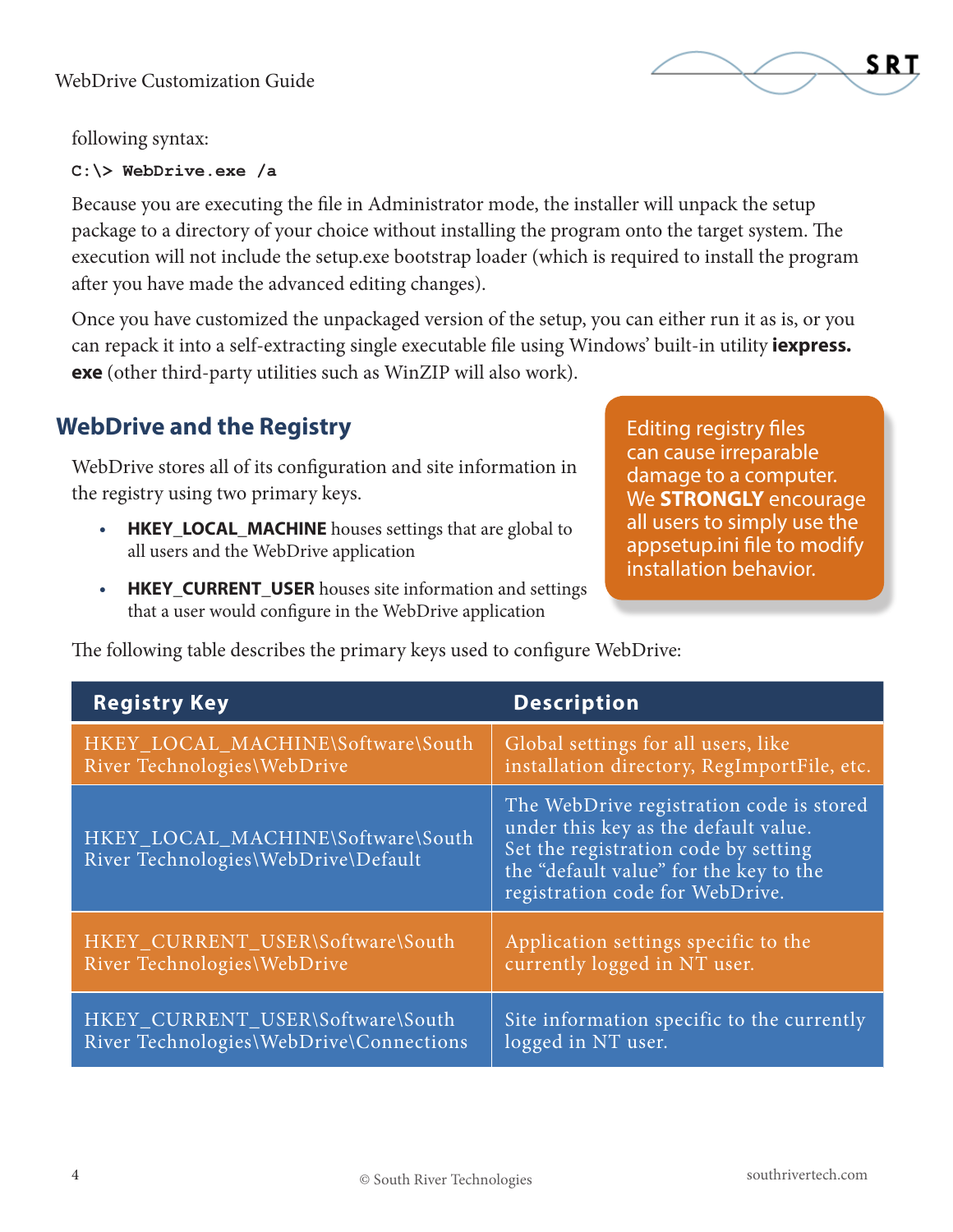

| <b>Registry Key</b>                                                                   | <b>Description</b>                                                                                                         |
|---------------------------------------------------------------------------------------|----------------------------------------------------------------------------------------------------------------------------|
| HKEY_LOCAL_MACHINE\SOFTWARE\<br>Microsoft\Windows\CurrentVersion\Run\<br>WebDriveTray | Default value: C:\Program Files\<br>WebDrive\webdrive.exe /trayicon<br>Controls presence of tray icon at system<br>startup |
| HKEY_LOCAL_MACHINE\SOFTWARE\<br>Microsoft\Windows\CurrentVersion\Run\<br>WebDriveTray | Deleting this will turn off the tray icon.                                                                                 |

In addition to the keys noted above, Windows will write additional information to other registry keys based on different features WebDrive uses as it interacts with the shell.

When you select the "connect at login/startup" option from the WebDrive Site Manager (after installation), WebDrive will create persistent drive mappings. Windows records these under the HKEY\_ Current\_User\Network registry key. When Windows configures drive W: to connect at system startup/login, it creates the HKEY\_CURRENT\_USER\Network\W registry. A series of additional sub keys are created (below).

| <b>Registry Key</b> | <b>Description</b>                               |
|---------------------|--------------------------------------------------|
| "ProviderName"      | "WebDrive Network"                               |
| "RemotePath"        | "\\ <sitename>\<sitename>"</sitename></sitename> |
| "RemotePathUI"      | "\\ <sitename>"</sitename>                       |
| "ConnectionType"    | dword:00000001                                   |
| "UserName"          | (C)                                              |
| "ProviderType"      | dword:001e0000                                   |

If you require persistent network connections in your final WebDrive build to be installed on other PCs, we recommend you make the connections in WebDrive and select the "Connect at startup" option. Then, using **regedit.exe** (provided with Windows), export the Network key referring to the correct drive letter to a text file. The text file can then be added to your **appdefaults.reg** or **userdefaults.reg** file to cause WebDrive to install with the correct drives mapped automatically. The .reg files will be discussed in the next section.

### **Customization via Registry Edits**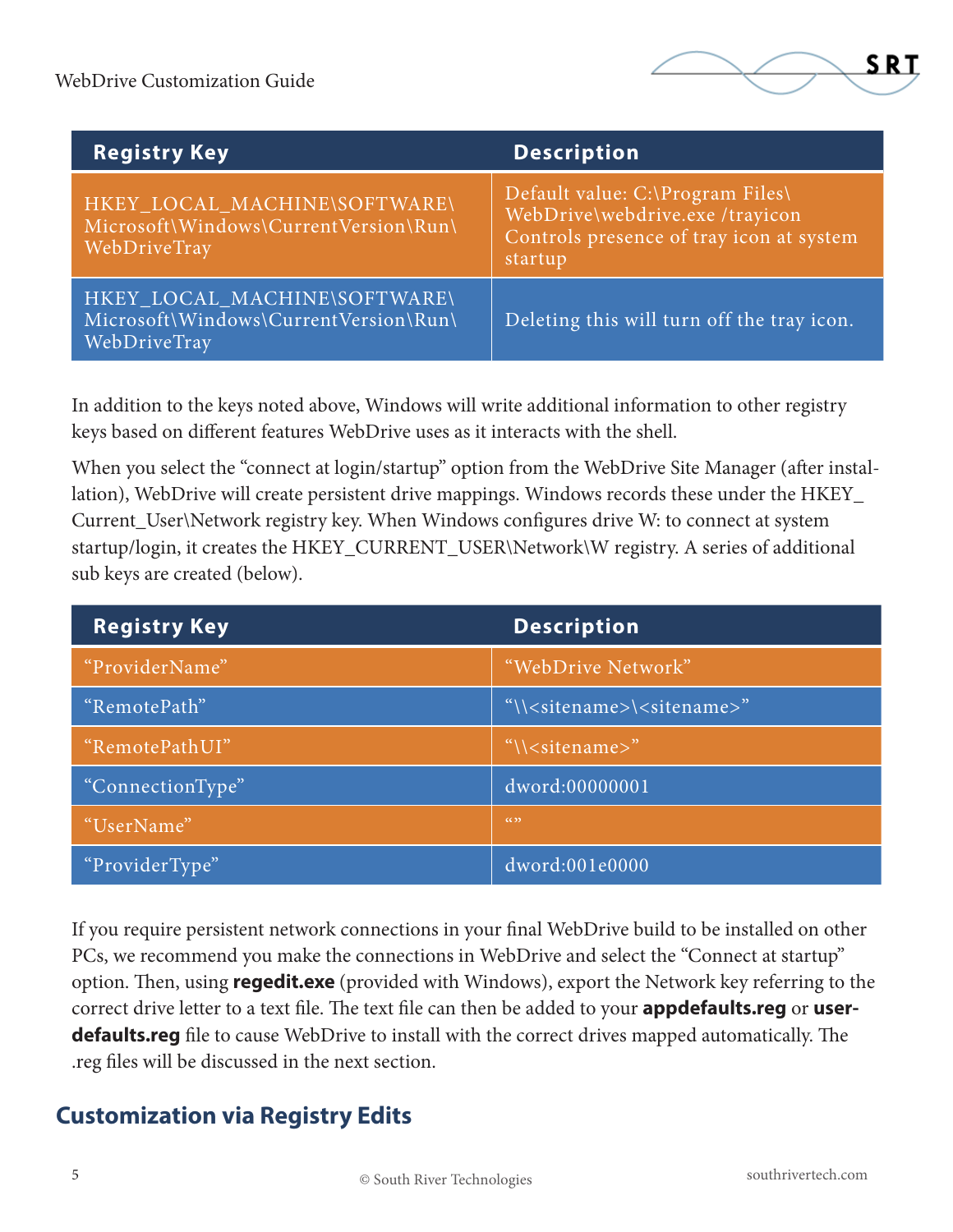

WebDrive can be configured through the registry file. This is useful for deploying identicial, preconfigured installations of the software across many PCs.

#### **Global Defaults**

If you create an **appdefaults.reg** file in the same folder as the setup package during install, it will be copied into the default installation directory (e.g. C:\Program Files\WebDrive) and applied during the installation. Any registry settings concerning WebDrive can be placed in this file. This file is a standard Windows Registry .reg file stored in ASCII/ANSI text format. You can create it using a text editor, export it from an existing WebDrive installation, or export it using the Windows program regedit.exe. A sample appdefaults.reg file is shown in Appendix B.

If you use the appdefaults.reg file to customize your WebDrive environment, we recommend you make use of the registry export option under WebDrive's App Settings dialog:

- 1. Run WebDrive
- 2. Configure all the settings and any default site profiles you wish to create
- 3. Export the settings from WebDrive to a .reg file and use this as the appdefaults.reg file

All users' settings are located in HKEY\_LOCAL\_MACHINE\Software\South River Technologies\ WebDrive.

| <b>Setting</b>        | <b>Description</b>                                                                                                                                                                                                                                                                                                                   |
|-----------------------|--------------------------------------------------------------------------------------------------------------------------------------------------------------------------------------------------------------------------------------------------------------------------------------------------------------------------------------|
| DisableTerminalServer | Set to "1" to have UNC not use the NT username.<br>When a site is mapped in webdrive it's UNC<br>name is typically \\WebDrive\Sitename however<br>when terminal server is enabled it's Webdrive-<br><ntusername\sitename be="" it="" so="" that="" unique<br="" will="">among all active users on the machine.</ntusername\sitename> |
| OEMName               | Currently hard coded to "WebDrive"                                                                                                                                                                                                                                                                                                   |
| UninstallKeepSettings | Set to "1" to have uninstall not delete all site profile<br>information. Set to "0" to delete all settings upon<br>uninstall.                                                                                                                                                                                                        |

#### **User Defaults**

Users can also modify WebDrive's operating environment at the program's load time by creating and updating a second registry file, which will be read and imported into the registry at program startup. This may be useful for system administrators who need to push configuration updates to end user machines without visiting each machine.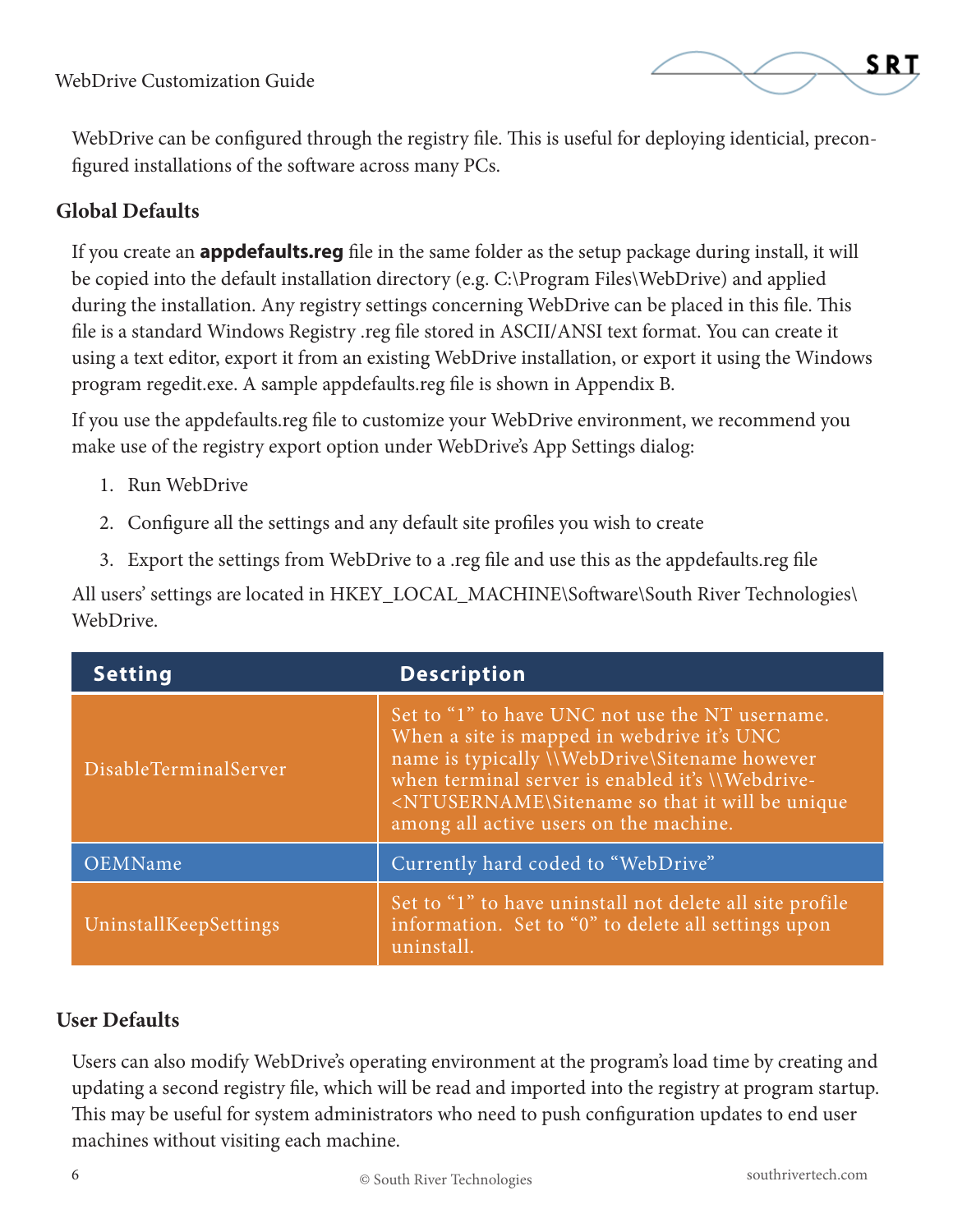

Webdrive.exe will attempt to import a registry file named **userdefaults.reg** every time it runs. This registry file contains settings stored under the HKEY\_CURRENT\_USER key. This key defines application settings and site information.

This file can be placed anywhere, but the default location is in the WebDrive installation folder (typically C:\Program File\WebDrive).

Alternatively, you can specify via the registry where the userdefaults.reg file exists, including, for instance, a UNC path that is accessible by all PCs WebDrive is installed on.

To specify the location of the userdefaults.reg file:

- 1. Install WebDrive on a target system, define all the sites needed, and configure all the application settings.
- 2. Export the registry keys to a **userdefaults.reg** file.
- 3. Define the file path as **HKEY\_LOCAL\_MACHINE\SOFTWARE\South River Technologies\WebDrive\RegImportFile**.

This should create the userdefaults.reg file, which can be customized with a text editor as needed.

The file will not be imported at installation. Instead, it will be imported when each user on the system uses WebDrive, which will check a recorded time stamp to determine if changes have been made to the userdefaults.reg file since the last execution of the program. If the time stamp of the file is more recent than the recorded time stamp, the userdefaults.reg file is imported.

Key settings that can be used for customization are described below:

| <b>Setting</b>      | <b>Description</b>                                                                                                                                                                                                                                                                                                                                                                                                                                                                                                                                                                   |
|---------------------|--------------------------------------------------------------------------------------------------------------------------------------------------------------------------------------------------------------------------------------------------------------------------------------------------------------------------------------------------------------------------------------------------------------------------------------------------------------------------------------------------------------------------------------------------------------------------------------|
| ProtocolDisableList | This list contains a list of protocols that are to be<br>disbaled/not shown in the new site wizard dialog.<br>The list IS case sensitive and must be entered<br>exactly.<br>If multiple protocols are to be listed use a comma<br>to seperate the values.<br>Valid values are "WebDAV", "Secure WebDAV",<br>"FTP", "Secure FTP", "Google Drive", "Amazon"<br>S3", "SFTP", "Dropbox", "GroupDrive<br>Server", "FrontPage Server", "OneDrive",<br>"OneDriveBusiness", "AmazonCloud",<br>"SharePoint", and "box.com".<br>For example: To disable FTP and SFTP, set this to<br>"FTPSFTP" |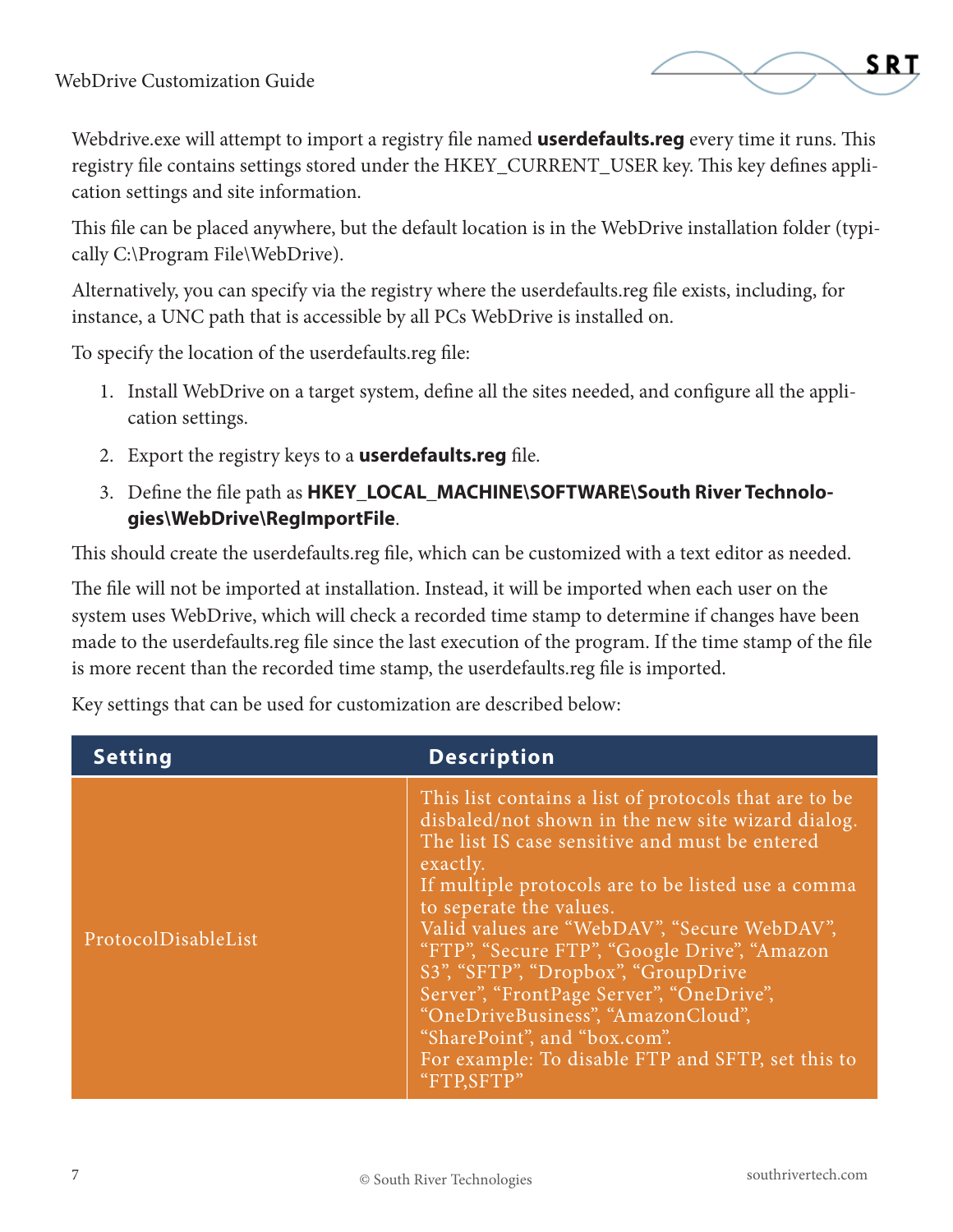

| <b>Setting</b>  | <b>Description</b>                                                                                                                                                                                                                                                                                                                                                                                                                                                                                                                                                                                                                                                                                                                                                                                                                                                                                                                                                                                          |
|-----------------|-------------------------------------------------------------------------------------------------------------------------------------------------------------------------------------------------------------------------------------------------------------------------------------------------------------------------------------------------------------------------------------------------------------------------------------------------------------------------------------------------------------------------------------------------------------------------------------------------------------------------------------------------------------------------------------------------------------------------------------------------------------------------------------------------------------------------------------------------------------------------------------------------------------------------------------------------------------------------------------------------------------|
| ProtocolDefault | The default protocol to select in the new site<br>wizard. This should be a value from the above list<br>as specified in ProtocolDisableList.                                                                                                                                                                                                                                                                                                                                                                                                                                                                                                                                                                                                                                                                                                                                                                                                                                                                |
| DefaultSiteName | Typically left blank and WebDrive will chose it's<br>own name for a site. This can be customized to<br>any text you want and in addition you can use the<br>following macros<br>%PROTOCOL% - replaced<br>with current protocol<br>• %URLHOST% - replaced with the<br>hostname portion of a URL<br>• %URLPATH% - replaced with the<br>path of a URL. Any slashes will<br>be replaced with a period<br>• %EMPTY% - if specified the default<br>site name will be left blank<br>• %USERNAME% - replaced with<br>the specified site username<br>• %ISSECURE% - if the site is secure<br>"Secure" will replace this macro<br>• %NTUSERNAME% - replaced with<br>the currently logged in NT user<br>For example: If the URL is specified as http://<br>mydocsonline.com/MyFiles/Docs, the protocol<br>is WebDAV, and the NT user is "john," while this<br>DefaultSiteName is set to "%NTUSERNAME% via<br>%PROTOCOL% for %URLPATH%", the default<br>site name will show up as "john via WebDAV for<br>MyFiles.Docs" |

#### **Default Site Profile**

You can set up a default WebDrive site profile from the WebDrive user interface via the App Settings button. Whenever the user creates a new site using the New Site Wizard the initial settings for the site profile are copied from these default settings. Find and alter the default settings, which are stored with other site profiles in the registry under **HKEY\_CURRENT\_USER\Software\South River Technologies\WebDrive\Connections\\*Site Profile Name\*.** These can also be saved to a userdefaults.reg file if desired.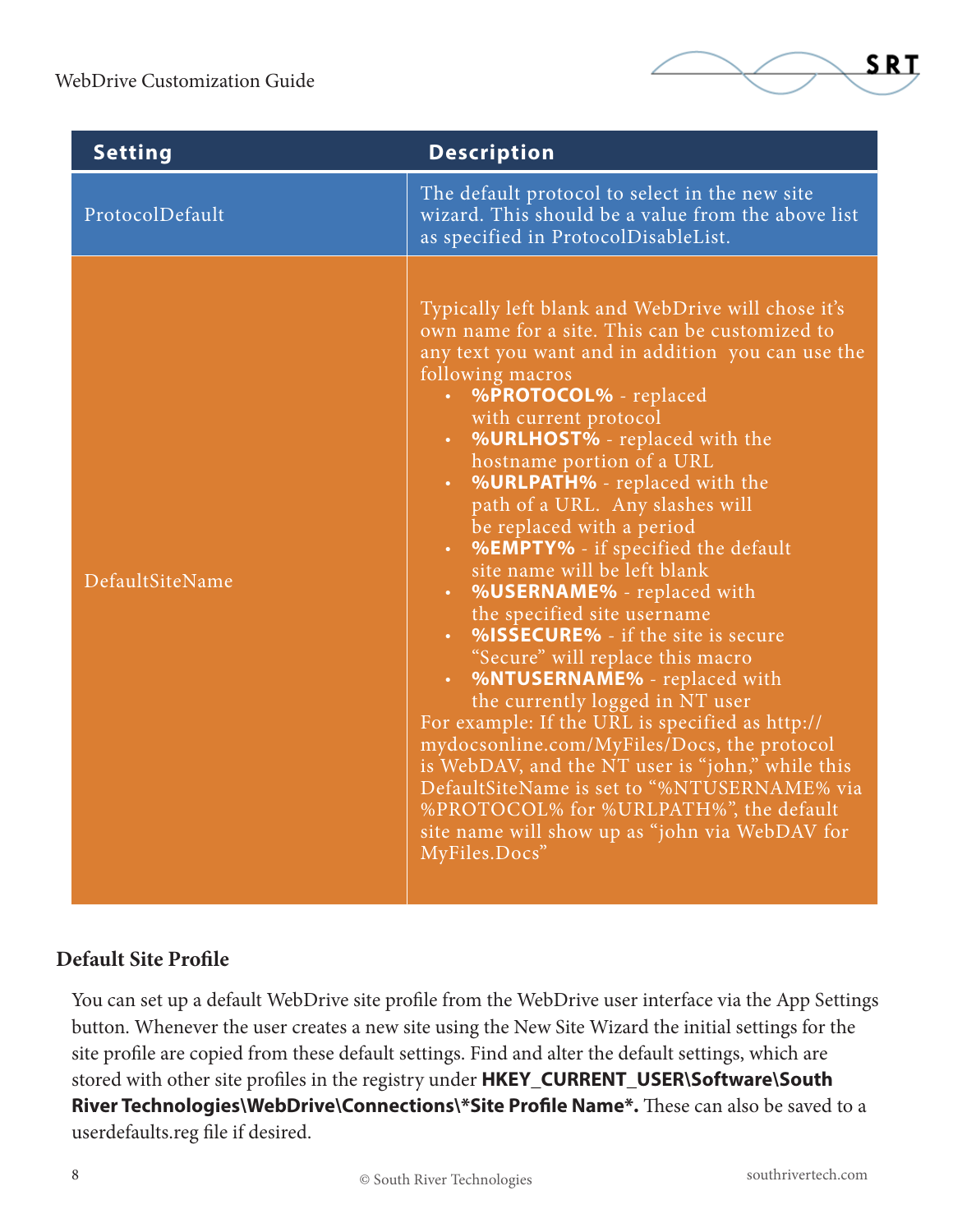

## **Customization via Setup Initialization**

Some WebDrive customizations can be performed via a setup initialization file. This file, named **appsetup.ini**, is a text file created by the administrator and stored in the same folder where the downloaded WebDrive executable is saved.

When the appsetup.ini file exists in the same folder as the WebDrive installation package, the initialization file will be read during installation and the configuration parameters applied. A sample appsetup.ini file is shown in Appendix B.

#### **Silent Install**

The WebDrive installation package can be set to install in silent mode, which means no user interface will be displayed. To execute the installation program in this mode, issue the following command from a command prompt:

#### **C:\> Setup.exe /s /v"/qn REBOOT="ReallySupress""**

The **/v** parameter passes the information that follows directly to the MSIEXEC program, and **/ qn** suppresses the user interface. The **REBOOT="ReallySupress"** option disables a reboot which may occur if this is an upgrade and files were in use at the time of installation. For full details on MSIEXEC command line options, please refer to the Windows installer documentation.

#### **Automatic Activation**

To simplify the distribution of a multi-seat WebDrive license, you can pre-configure the software with the registration code.

- 1. Create a file named **appsetup.ini** and place it in the same folder as the downloaded WebDrive install package executable.
- 2. Add a single line to the file: **RegCode=YOUR REGCODE** (Replace "YOUR REGCODE" with a valid WebDrive registration code.)

When the WebDrive installation executable installs WebDrive, the appsetup.ini file will be read and the registration code will be pre-configured into the application. The user can then activate the license by selecting Activate License from the splash screen on the first execution of the program. The registration code will already be entered in the dialog box on the next page.

If you wish to force the program to automatically activate during the installation, add the following line to the setup file:

#### **LicenseActivate=1**

Please note that an active Internet connection is required for the automatic activation to succeed. If the activation is successful, the program will execute in its full operational status without activation reminders. If WebDrive is unable to activate, the default WebDrive activation splash screen will be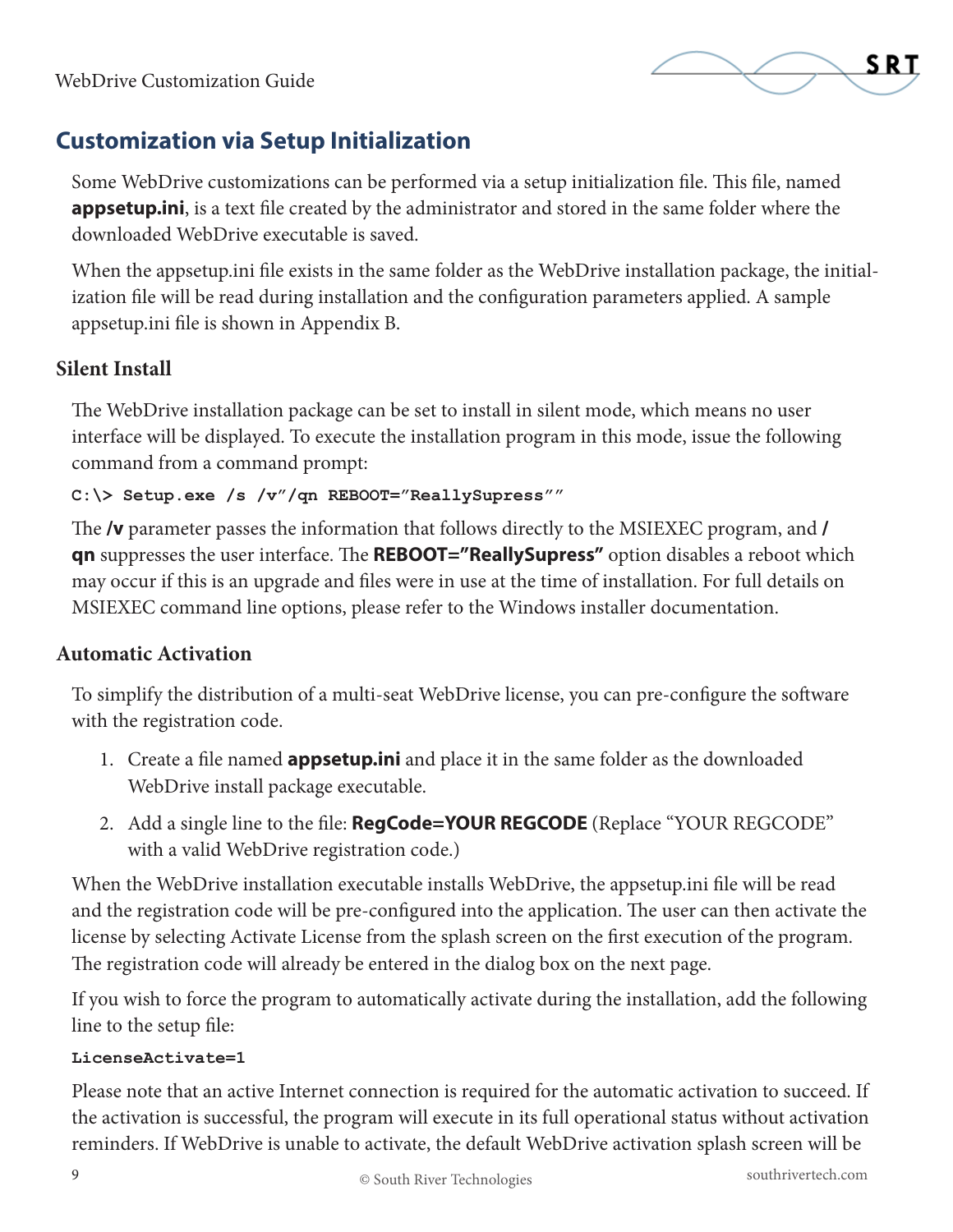

displayed and the program will continue to run in trial mode.

#### **Automating Connections**

WebDrive allows you to map a network drive to a site in the following ways:

- **•** From the Application window: Select **Make a connection persistent.**
- **•** From the Site Manager: Select **Connect at login/startup**.
- **•** Program Command Line Options: The application will accept a connection name as a parameter and connect.

Mapping drives is useful for automating connections using a batch file. The connection name must be in quotes. For example: **WebDrive.exe /s:"Microsoft"**.

To disconnect a drive, you can use the WebDrive.exe command line option listed above, or enter the command use **X: /d**, where X: is the drive letter you wish to disconnect. For example: **WebDrive. exe X: /d**, which will disconnect drive X:.

#### **Batch Files**

WebDrive can use a batch file to open a connection, copy files back and forth between the client and server, and then disconnect. The following batch file is an example. This assumes that WebDrive is installed in the default directory of **C:\program files\webdrive**.

Windows Example:

```
ECHO "Running FTP batch file!"
start /wait /D"c:\program files\webdrive" webdrive.exe /s:"Microsoft" copy x:\
dirmap.txt c:\
start /wait /D"c:\program files\webdrive" webdrive.exe X: /d
```
#### **Command Line Parameters**

Each command line parameter is optional. If a parameter is omitted, the existing value will be used.

If the site name specified in the command line parameter does not exist, a new site will be created in the registry. In this case, you will need to specify enough parameters to complete a valid connection, such as user name, password, and URL.

If a parameter value contains a space, you will need to enclose it in quotes, for example, /s:"site name"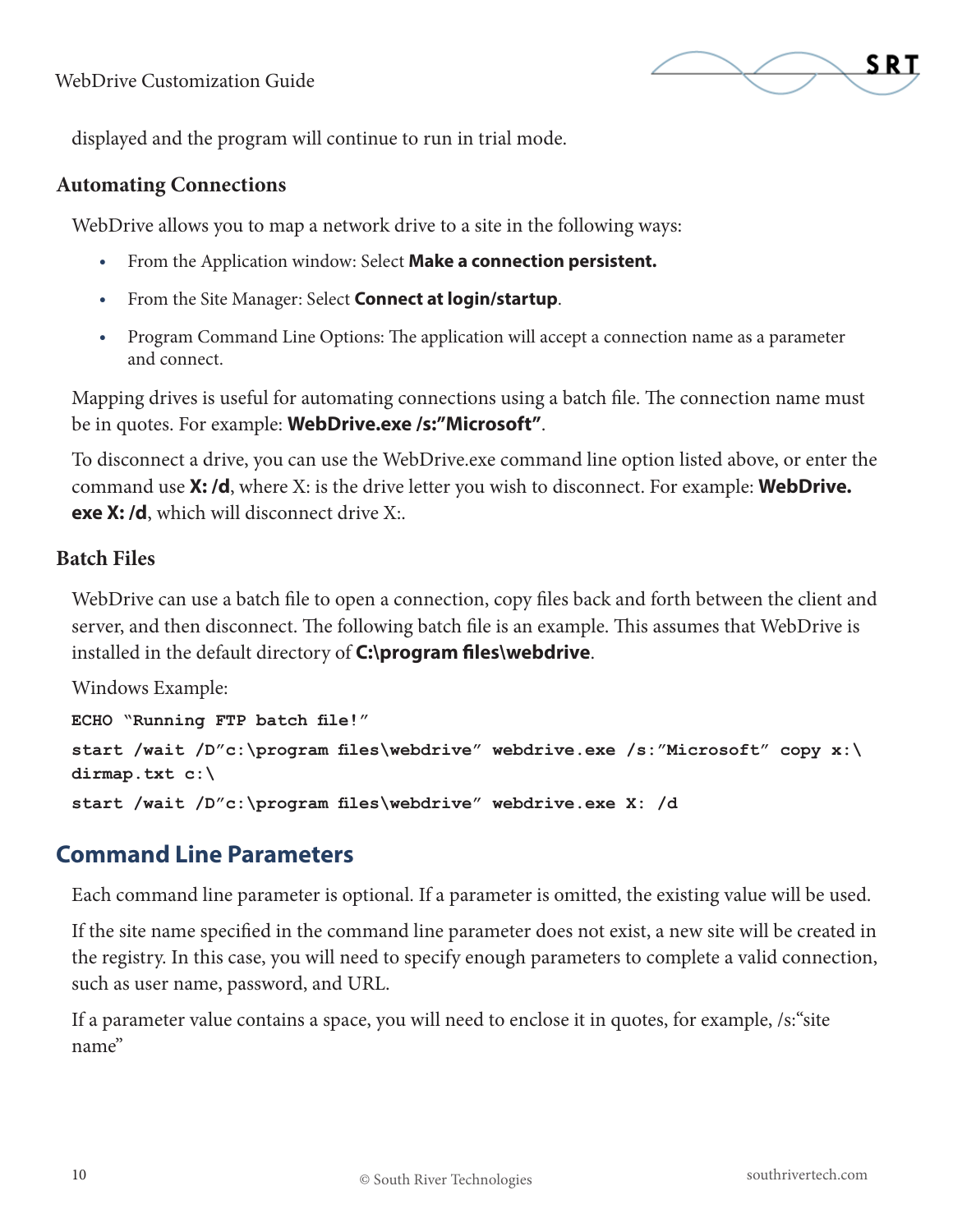

| <b>Parameter</b>               | <b>Value</b>                                                                                                                                                                                                                                                                           |
|--------------------------------|----------------------------------------------------------------------------------------------------------------------------------------------------------------------------------------------------------------------------------------------------------------------------------------|
| /s:"sitename"                  | The site name you wish to connect to; if<br>this site does not exist then a new one<br>will be created.                                                                                                                                                                                |
| /u:username                    | The user name to use for connecting to<br>the site.                                                                                                                                                                                                                                    |
| /p:password                    | The password to use for connecting to<br>the site.                                                                                                                                                                                                                                     |
| /url:url                       | The URL to connect to.                                                                                                                                                                                                                                                                 |
| /pr:protocol                   | $FTP=0$ , WebDAV=1, FrontPage=2,<br>GroupDrive=3, SFTP=4. For a FTP<br>connection enter /pr:0                                                                                                                                                                                          |
| /d:driveletter                 | the drive letter to map to the site, for<br>example /d:W                                                                                                                                                                                                                               |
| /nosaveuserinfo                | When specified, the username/password<br>are not recorded in the registry.                                                                                                                                                                                                             |
| /exp                           | Launch an Explorer window after<br>connecting to server.                                                                                                                                                                                                                               |
| /service                       | Map the drive in the LocalSystem<br>process context rather than the current<br>user's context. This allows system<br>services like IIS to access the mapped<br>drive.                                                                                                                  |
| /ntservicecontext              | Tells WebDrive that the drive is being<br>mapped by a different NT user than the<br>one that created the specified site on<br>the command line. WebDrive will then<br>search the WebDrive site database for all<br>users for the specified site. The first site<br>found will be used. |
| /lock: <filename></filename>   | Takes out a DAV lock on the specified<br>file; be sure to include the drive name,<br>for example, w:\hello.txt                                                                                                                                                                         |
| /unlock: <filename></filename> | Removes a DAV lock on the specified<br>file.                                                                                                                                                                                                                                           |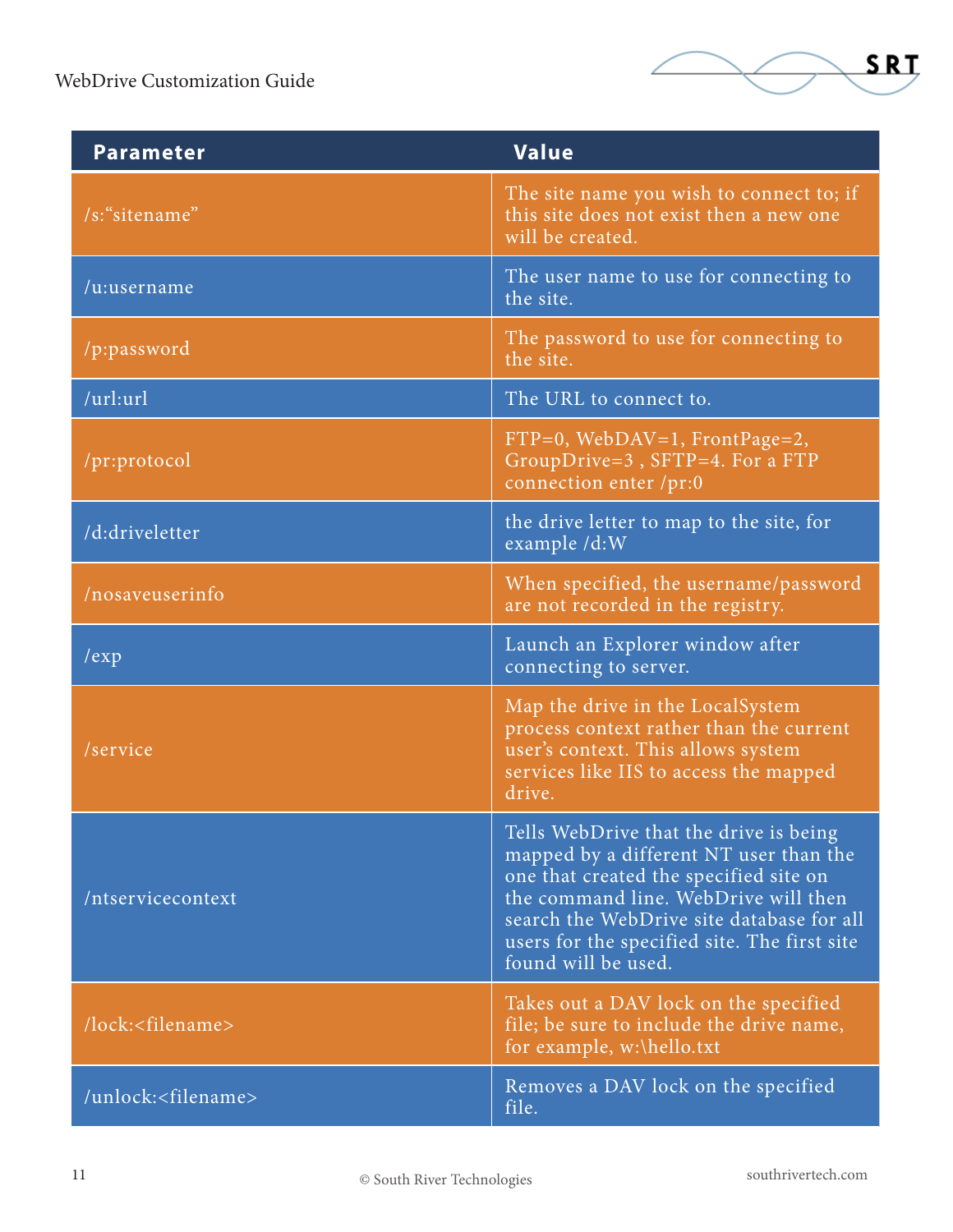

| <b>Parameter</b>                          | <b>Value</b>                                                                                                                                                                                                                                                                                                                                                                                                  |
|-------------------------------------------|---------------------------------------------------------------------------------------------------------------------------------------------------------------------------------------------------------------------------------------------------------------------------------------------------------------------------------------------------------------------------------------------------------------|
| /lockinfo: <filename></filename>          | Displays lock information on the<br>specified file.                                                                                                                                                                                                                                                                                                                                                           |
| /cacheflush: <drivename></drivename>      | Flushes the file and directory cache. For<br>example, WebDrive /cacheflush:W:                                                                                                                                                                                                                                                                                                                                 |
| /cacheflushfiles: <drivename></drivename> | Flushes file cache only.                                                                                                                                                                                                                                                                                                                                                                                      |
| /cacheflushdir: <drivename></drivename>   | Flushes the directory listing cache only.                                                                                                                                                                                                                                                                                                                                                                     |
| /flushandwait: <drivename></drivename>    | Flushes all files that are in the delay<br>close queue and waits for them to upload<br>to the server if needed. This is useful<br>in scripting scenarios when before<br>disconnecting the drive you need to<br>flush files and wait, or during a script<br>where you need to wait for an operation<br>to complete on WebDrive before<br>accessing the files on the server using a<br>different access method. |
| /online: <drivename></drivename>          | Switch to online mode, for example /<br>online:W:                                                                                                                                                                                                                                                                                                                                                             |
| /offline: <drivename></drivename>         | Switch to offline mode, for example /<br>offline:W:                                                                                                                                                                                                                                                                                                                                                           |
| /synch: <drivename></drivename>           | Perform a synchronization option on the<br>specified drive.                                                                                                                                                                                                                                                                                                                                                   |
| /job:"jobname"                            | Run the specified file transfer<br>manager job to perform a backup or<br>synchronization task.                                                                                                                                                                                                                                                                                                                |
| /batch                                    | Suppress dialog prompts for some<br>commands if an error occurs.                                                                                                                                                                                                                                                                                                                                              |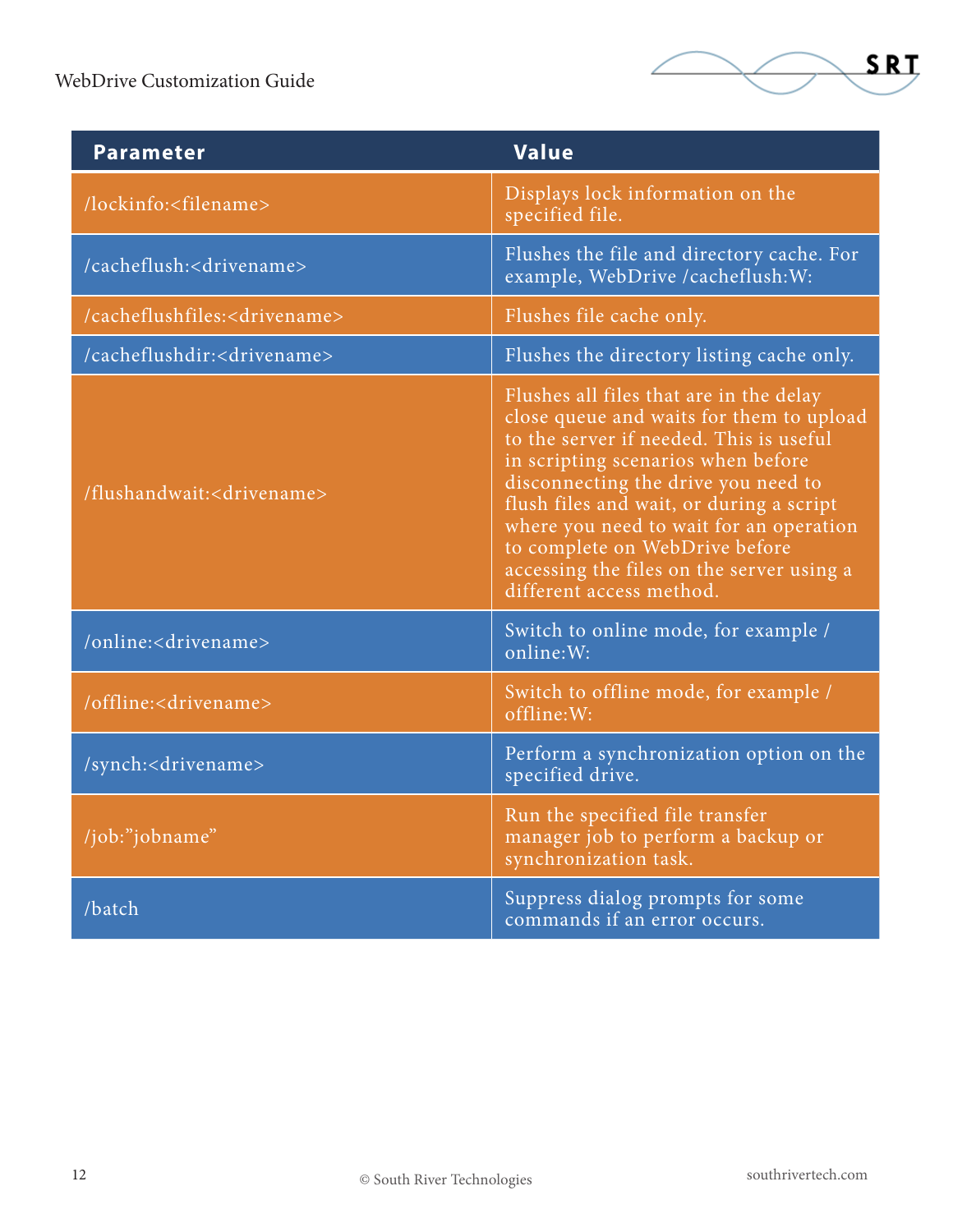

## **Appendix A**

#### **Table 1 – APPSETUP.INI Parameters**

| <b>Parameter Values</b> | <b>Default</b>     | <b>Description</b>              |                                                                                                                                                                                                                                                                                                                     |
|-------------------------|--------------------|---------------------------------|---------------------------------------------------------------------------------------------------------------------------------------------------------------------------------------------------------------------------------------------------------------------------------------------------------------------|
| InstallDir              | <b>Text Path</b>   | $C:\$ Program<br>Files\WebDrive | The directory to install the<br>product into.                                                                                                                                                                                                                                                                       |
| PROP-INSTALLDIR         | <b>Text Path</b>   | $C:\P$ rogram<br>Files\WebDrive | The directory to install the<br>product into.                                                                                                                                                                                                                                                                       |
| RegCode                 | <b>Text String</b> | None                            | The registration code for<br>the product. If specified,<br>the install will not prompt<br>the user for the registration<br>code.                                                                                                                                                                                    |
| DesktopIcon             | 0, 1               | $\mathbf{1}$                    | When enabled $(1)$ , specifies<br>whether a Desktop Icon<br>should be created for<br>WebDrive during the<br>install.                                                                                                                                                                                                |
| DisableSavePassword     | 0, 1               | $\overline{0}$                  | When enabled $(1)$ ,<br>disables the save password<br>checkbox on the Site<br>Manager dialog.                                                                                                                                                                                                                       |
| LicenseActivate         | 0, 1               | $\overline{0}$                  | When enabled $(1)$ ,<br>WebDrive forces an<br>attempt to activate<br>the license on the first<br>execution of the program.<br>An active internet<br>connection to the public<br>internet is required for this<br>option to be successful.<br>The regcode is specified via<br>the "RegCode" appsetup.ini<br>setting. |
| NoProgramGroup          | 0, 1               | $\theta$                        | When enabled $(1)$ , prevents<br>the creation of a program<br>group entry on the Start<br>menu.                                                                                                                                                                                                                     |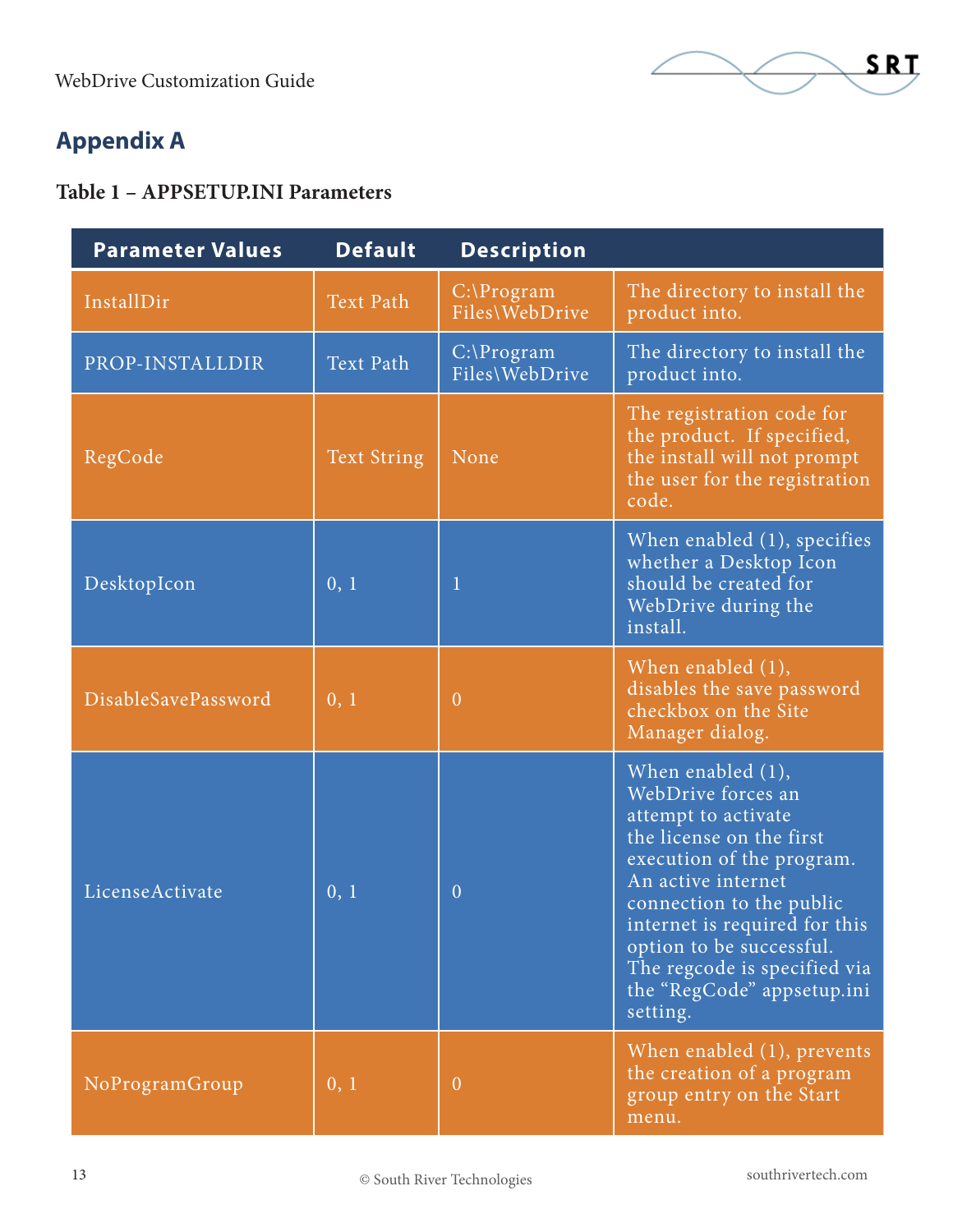| <b>Parameter Values</b> | <b>Default</b> | <b>Description</b> |                                                                                                                                                                                                                                                                                                                          |
|-------------------------|----------------|--------------------|--------------------------------------------------------------------------------------------------------------------------------------------------------------------------------------------------------------------------------------------------------------------------------------------------------------------------|
| NoHelpFile              | 0, 1           | $\overline{0}$     | When enabled $(1)$ , prevents<br>the installation of the<br>Help file in the program<br>group and removes the<br>HELP TOPICS entry<br>from the HELP menu<br>in the site manager. Use<br>in conjunction with the<br>"dlgMainHelp" UI dialog<br>setting to remove the HELP<br>button from all the Site<br>Manager screens. |
| NoReleaseNotes          | 0, 1           | $\overline{0}$     | When enabled $(1)$ , prevents<br>a link for the release notes<br>from being created in the<br>program group.                                                                                                                                                                                                             |
| NoStartMenu             | 0, 1           | $\overline{0}$     | When enabled $(1)$ , prevents<br>the install from creating an<br>icon for WebDrive on the<br>start menu.                                                                                                                                                                                                                 |
| ProgramUpdate           | 0, 1           |                    | When enabled $(1)$ ,<br>specifies that the program<br>update feature is available<br>from the HELP menu after<br>installation.                                                                                                                                                                                           |
| UIDisableList           |                | None               | A comma separated list<br>indicating which dialog<br>options are to be disabled.<br>See Table 2 for a complete<br>list.                                                                                                                                                                                                  |
|                         |                |                    |                                                                                                                                                                                                                                                                                                                          |

#### **1.2 – Share Name and Server Name Customization – Multiple Sites**

Use the OEMShareName/OEMServerName parameters to set up a single customized site. To set up multiple sites with custom share/server names, use the registry import option in combination with the userdefaults.reg file:

1. Create the sites in the Site Manager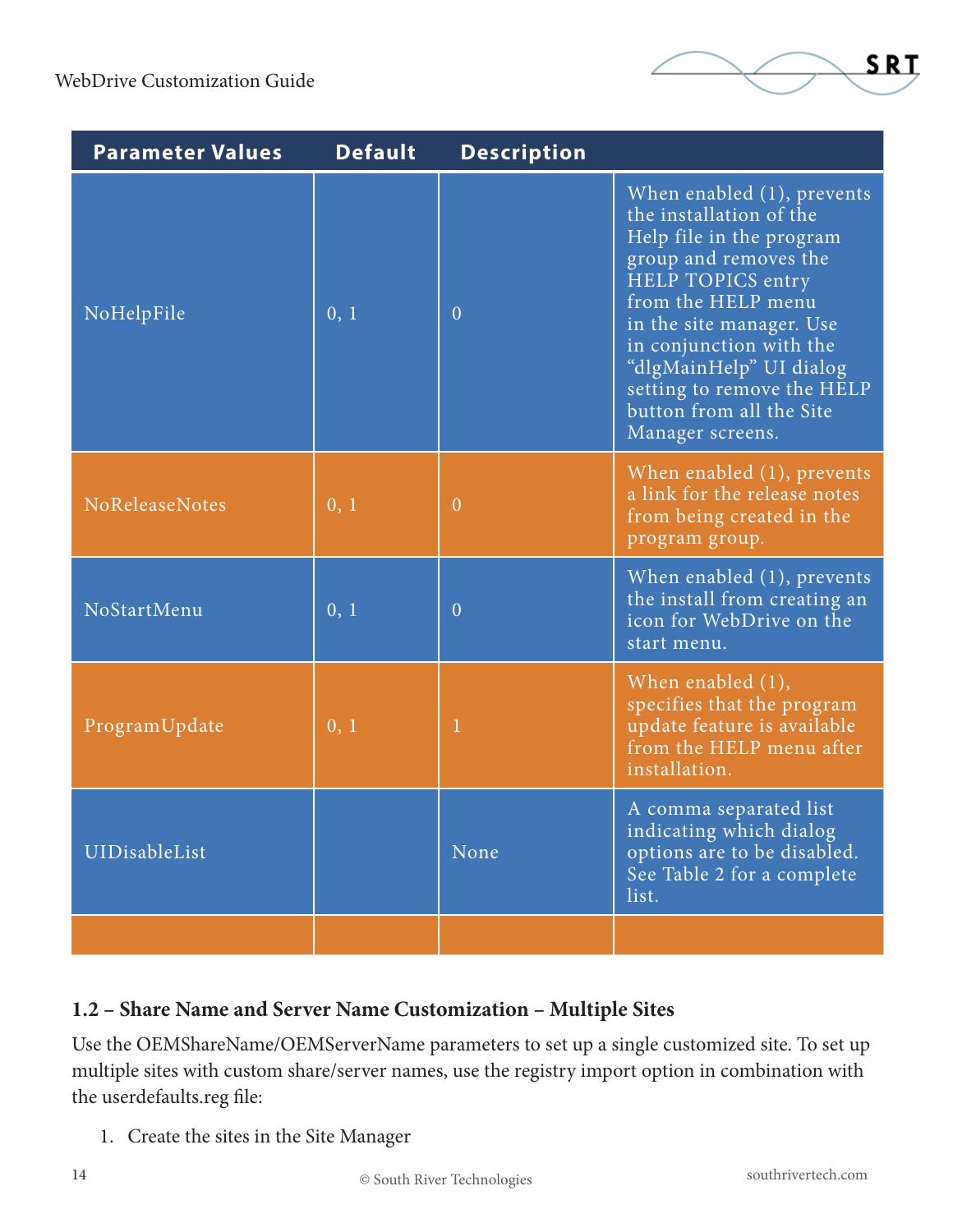

- 2. Select the site to configure a custom name
	- a. Select SITE PROPERTIES on the Site Manager dialog
	- b. Select the ADVANCED tree branch
	- c. Click "Enable Custom UNC for this Site"
	- d. Enter the proper information into the Server and Share entry boxes.

Once all of the sites are connected the way you want, export the connection settings (FILE > Export Settings to the registry) to a file named userdefaults.reg. Move this file into the same directory as your appsetup.ini file. The OEMShareName settings will not be used and can be removed from your appsetup.ini and/or appdefaults.reg files.

The userdefaults.reg file is only read at run time. In this scenario, during installation the userdefaults.reg file will be copied into the installation folder. When WebDrive is started for the first time, the userdefaults.reg file will be read, and the custom settings will be applied.

| Properties - SFTP to Cornerstone |                                                                       | -9<br>x |
|----------------------------------|-----------------------------------------------------------------------|---------|
| <b>Host Settings</b>             | T Enable custom UNC name for this Site                                |         |
| <b>General Host Settings</b>     | Server:                                                               |         |
| <b>General Settings</b>          | Share:                                                                |         |
| <b>Connection Settings</b>       | <b>Windows NT Service Access</b>                                      |         |
| <b>SFTP Settings</b>             | Warning: See help file for details on these settings before enabling. |         |
| General                          | Allow NT services to access mapped drive                              |         |
| Advanced                         | Map drive at system startup                                           |         |
| <b>File Settings</b>             |                                                                       |         |
| <b>Basic File Settings</b>       |                                                                       |         |
| Substitution                     |                                                                       |         |
| <b>File Permissions</b>          |                                                                       |         |
| Cache Settings                   |                                                                       |         |
| <b>Basic Cache Settings</b>      |                                                                       |         |
|                                  |                                                                       |         |
|                                  |                                                                       |         |
|                                  |                                                                       |         |
|                                  |                                                                       |         |
|                                  |                                                                       |         |
|                                  | OK                                                                    | Cancel  |

#### **Table 2 - UIDisableList Parameter Values**

The **UIDisableList** specifies which components of the UI are to be disabled. The tables in this section document the individual values that the **UIDisableList** parameter can take in the appsetup. ini or the appdefaults.reg file. Sometimes this will mean the setting or functionality is not shown and other times it will disabled/grayed.

The format of the entry in appsetup.ini is:

**UIDisableList=dlgParm1, dlgParm2, dlgParm3**

The format of the entry in appdefaults.reg is:

```
[HKEY_LOCAL_MACHINE\SOFTWARE\South River Technologies\WebDrive]
"UIDisableList"="dlgParm1,dlgParm2,dlgParm3"
```
#### **2.1 - Site Manager Specific Parameters**

Note that some of these settings only apply to the older site manager or simplified dialog.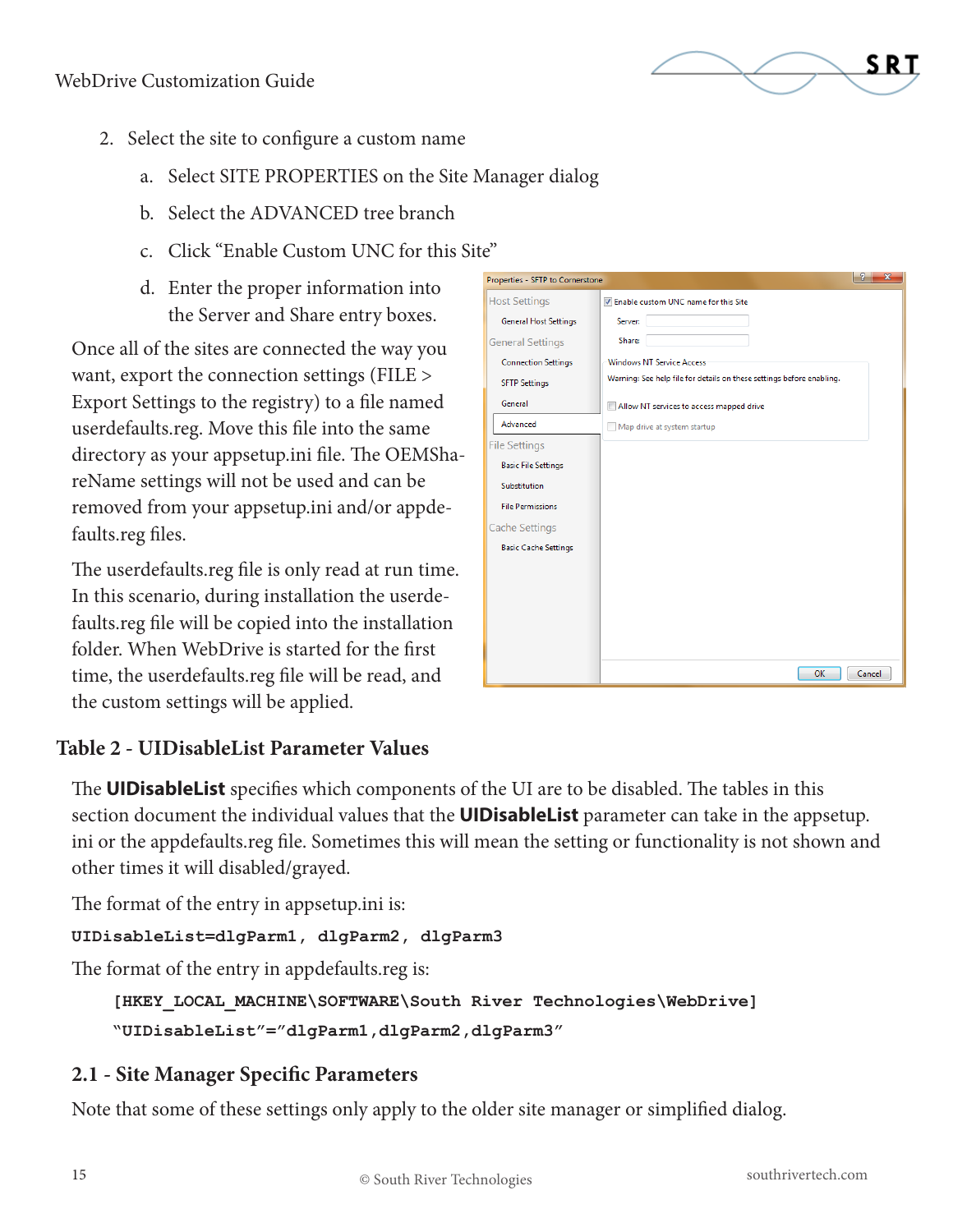

**Note that the Setting value is case sensitive** and must be entered exactly as shown. If multiple values are set, separate them with commas.

| <b>Setting</b>        | <b>Description</b>                                                                                                                                                                                                |
|-----------------------|-------------------------------------------------------------------------------------------------------------------------------------------------------------------------------------------------------------------|
| dlgBackup             | Disables the "Backup" toolbar icon on the main<br>WebDrive application window.                                                                                                                                    |
| dlgProgramSettings    | Disable the "App Settings" toolbar button from the<br>toolbar                                                                                                                                                     |
| dlgSiteProperties     | Disable the "Site Properties" toolbar button                                                                                                                                                                      |
| dlgSiteWizAdvanced    | Hide the "Advanced button from the site wizard page<br>that prompts for username/password.                                                                                                                        |
| dlgMainAdvancedButton | Remove the "Properties" button. This used to be called<br>the "Advanced" button.                                                                                                                                  |
| dlgMainConnectOffline | Hide the "Connect Offline" and synchronization user<br>dialogs from the Site Manager, systray, and Explorer<br>context menus.                                                                                     |
| dlgMainHelp           | Remove the HELP button on old style UI, Note: this<br>does not disable the toolbar button for the new style<br>UI.                                                                                                |
| dlgMainSecure         | Remove the Secure Connection user dialog from the<br>Simplified Site Manager                                                                                                                                      |
| dlgMainSite           | Remove the Site button on the simplified site manager<br>dialog. Controls ability to add, delete, copy and modify<br>sites.                                                                                       |
| dlgMainSiteSelect     | Remove the Site Selection dropdown combo box when<br>using Simplified Site Manager dialog. Removes ability<br>to perform site selection or modification from within<br>program. Registry updates still available. |
| dlgMainAddress        | Remove the address bar from the old style or basic site<br>manager dialog                                                                                                                                         |
| dlgMainPersistent     | Remove Map Drive at Startup Option.                                                                                                                                                                               |
| menuImportExport      | Remove the two registry options from the FILE menu:<br>"Export settings to registry file" and "Import settings<br>from registry file".                                                                            |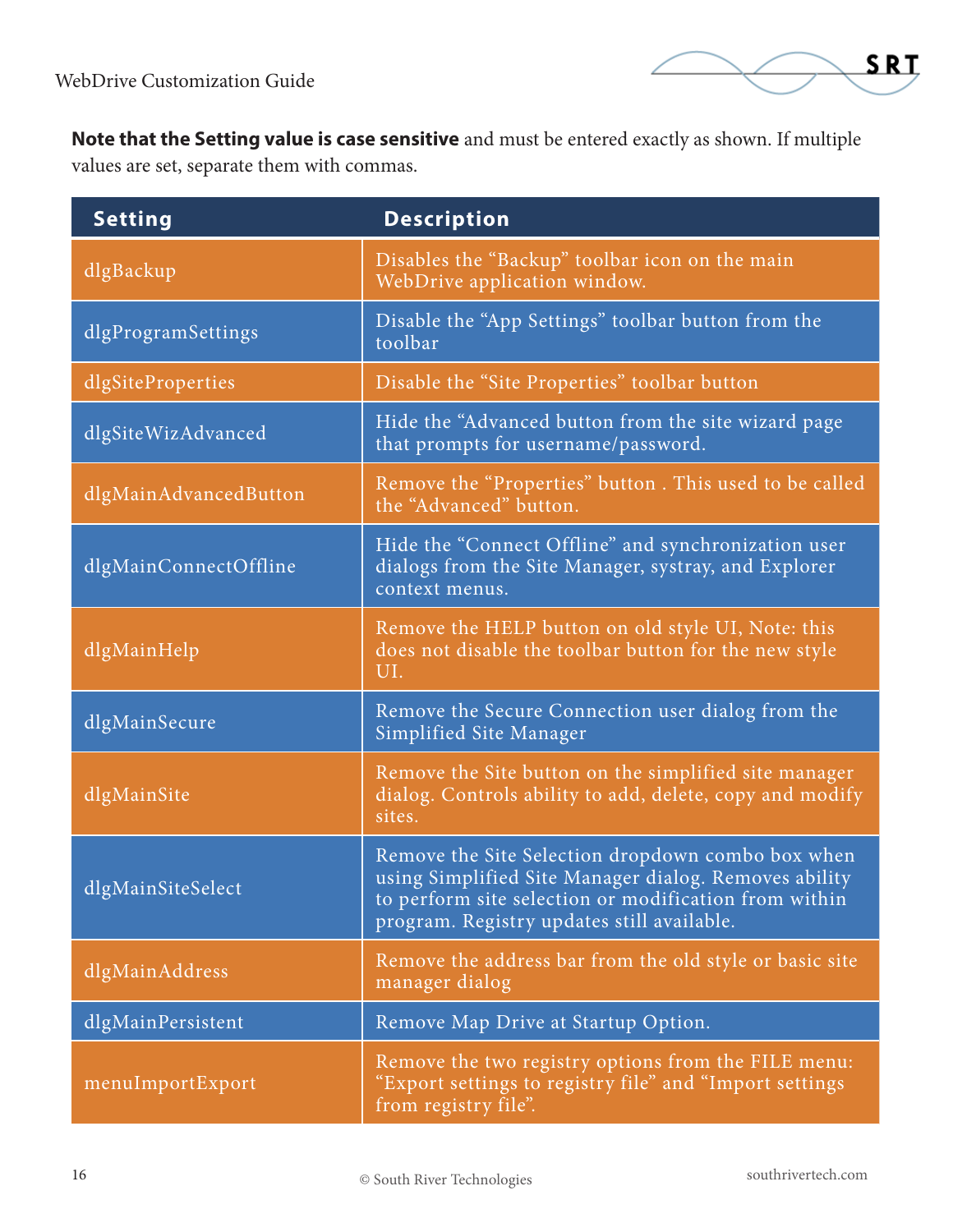

| <b>Setting</b>      | <b>Description</b>                                                                                                                        |
|---------------------|-------------------------------------------------------------------------------------------------------------------------------------------|
| menuUtilities       | Remove access to the UTILITY menu. This menu<br>provides access to the File Transfer Manager, Hostkey<br>Manager and Certificate Manager. |
| dlgMainSavePassword | Hides the save password control                                                                                                           |

#### **2.2 - Program Settings Parameters**

The settings below will remove the corresponding program dialog options from the main Program Settings screen of the WebDrive console. You won't be able to find or change removed configuration settings from within the WebDrive console. Settings may still be configured within the appropriate registry key, however.

| <b>Setting</b>     | <b>Description</b>                           |
|--------------------|----------------------------------------------|
| dlgProgramSettings | Remove the entire Program Settings<br>dialog |
| dlgPSCache         | All Cache options dialog.                    |
| dlgPSCacheFile     | Cache   Files option dialog.                 |
| dlgPSCacheDir      | Cache   Directory Listings options           |
| dlgPSLogging       | Logging options.                             |
| dlgPSPopup         | Popup Errors options.                        |
| dlgPSBackup        | Backup Files options.                        |
| dlgPSGeneral       | General Settings options.                    |
| dlgPSCertificate   | Certificate Management options.              |
| dlgPSHostKey       | Hostkey Management options.                  |
| dlgPSProxyHTTP     | Proxy HTTP options.                          |
| dlgPSProxyFTP      | Proxy FTP options.                           |

#### **2.3 - Shell Extension Settings**

Right click on any folder or file from Explorer to view the **shell extension** options under the **Site**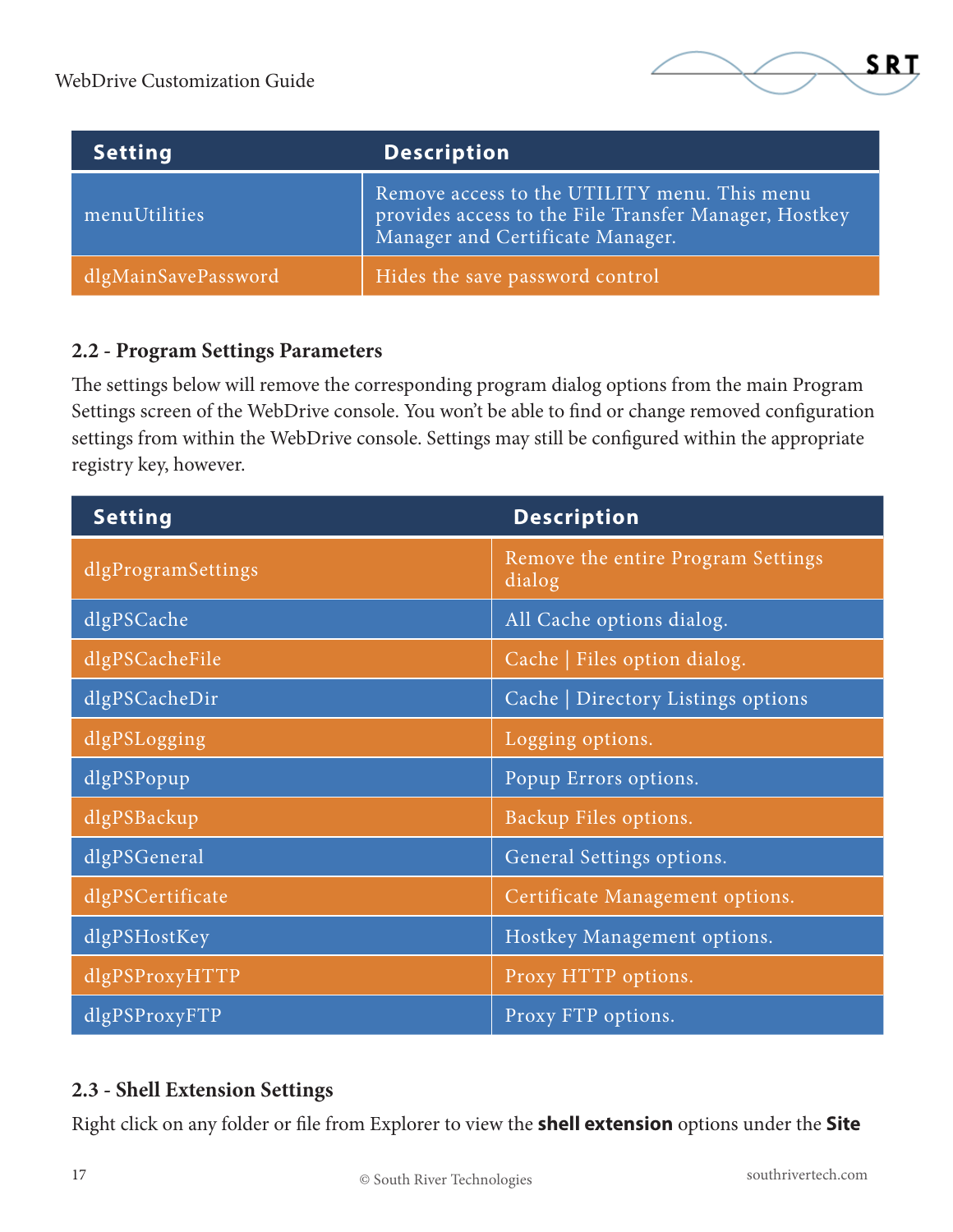

**Properties** menu. The options available will vary based on the type of server mapped by WebDrive. Shell extension screens are integrated into the context menu associated with a folder or file on a WebDrive mapped drive.

| <b>Setting</b>     | <b>Description</b>                                        |
|--------------------|-----------------------------------------------------------|
| dlgShellGeneral    | Remove the Shell Cache dialog.                            |
| dlgShellLockUnlock | Remove the Shell DAV lock/unlock<br>dialog.               |
| dlgShellUnixPerm   | Remove the Permissions Tab for FTP &<br>SFTP connections. |

#### **2.4 - Site Specific Parameters**

The settings below will cause the corresponding program dialog to be removed from the appropriate Site Properties screen. You won't be able to find or change removed configuration settings from within the WebDrive console. Settings may still be configured within the appropriate registry key, however. The dialog screens available will vary based on the type of server being mapped.

| <b>Setting</b>                           | <b>Description</b>                      |
|------------------------------------------|-----------------------------------------|
| dlgSiteGereral                           | Site General options.                   |
| dlgSiteConnection                        | Site Connection options                 |
| dlgSiteFTP                               | Site properties FTP dialog.             |
| $\overline{dlg}$ Site $\overline{HT}$ TP | Site properties HTTP dialog.            |
| dlgSiteDAV                               | Site properties DAV dialog.             |
| dlgSiteSFTP                              | Site properties SFTP dialog.            |
| dlgSiteCert                              | Site properties Certificate dialog.     |
| dlgSiteFtpEncrypt                        | Site properties FTP encrypt dialog.     |
| dlgSiteHttpEncrypt                       | Site properties HTTP encrypt dialog     |
| dlgSiteHostKey                           | Site properties Hostkey dialog.         |
| dlgSiteFile                              | Site properties entire File option tree |
| dlgSiteFileSub                           | File and File   Substitutions options   |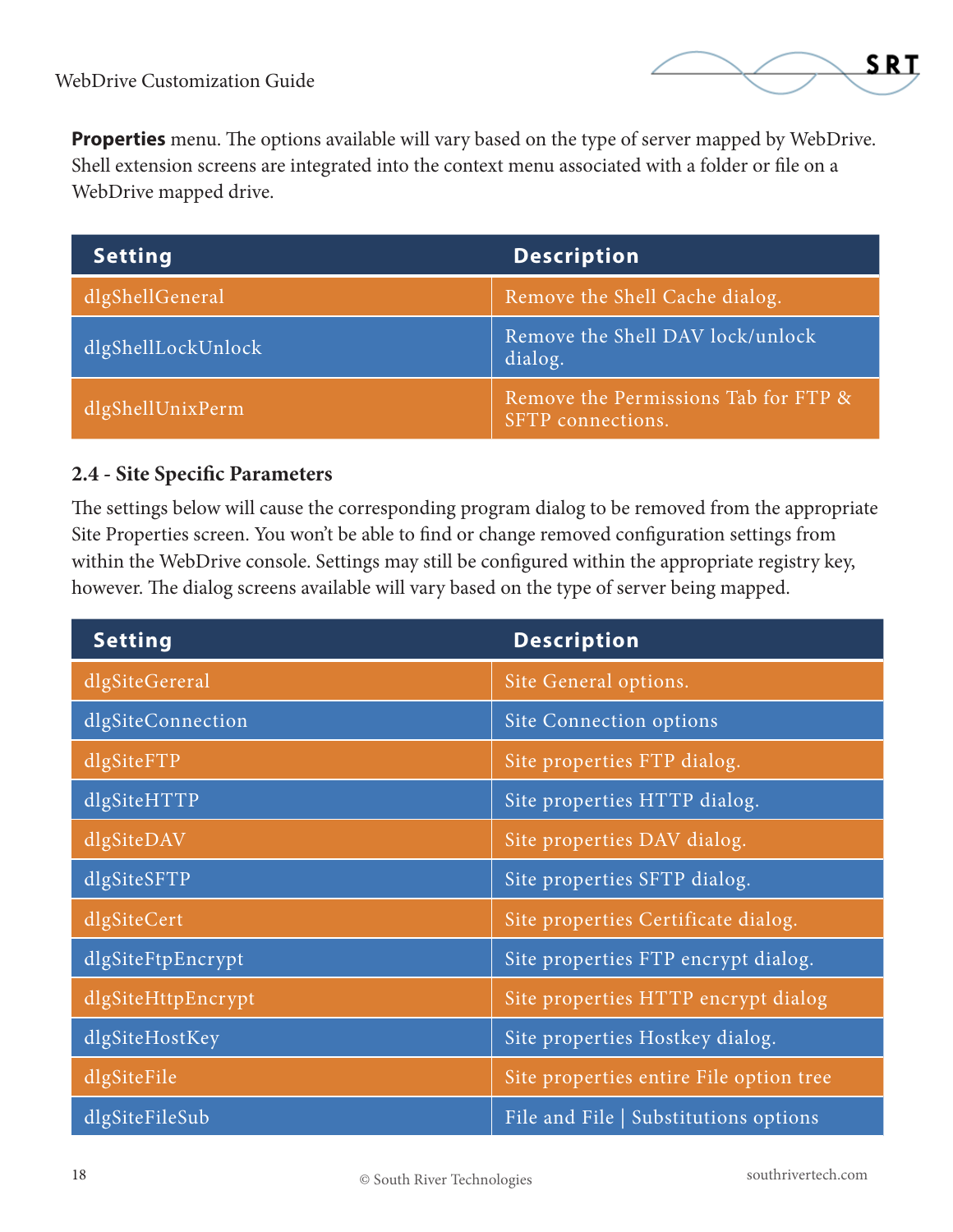| <b>Setting</b>   | <b>Description</b>                                  |
|------------------|-----------------------------------------------------|
| dlgSiteFilePerm  | File and File   Permissions options                 |
| dlgSiteAutoAscii | Site properties Auto ASCII dialog.                  |
| dlgSiteHiddenDir | Site properties Hidden directory dialog.            |
| dlgSiteCache     | Site properties cache dialogs                       |
| dlgSiteCacheFile | Site properties Cache file dialog                   |
| dlgSiteCacheDir  | Site properties Cache directory listings<br>dialog. |
| dlgSiteAdvanced  | Site properties Advanced options                    |

#### **Table 3 – UIDisableList Parameter Use Matrix**

This table provides a cross reference of dialog screens affected by disabling settings via UIDisableList. These screens are accessible through the **Site Properties** button in the WebDrive console. Not all dialogs are applicable to all server types.

| <b>User</b><br>Interface<br><b>Screen</b> | <b>Dialog Setting</b> | <b>FTP</b>   | <b>WebDAV</b> | <b>SFTP</b> |
|-------------------------------------------|-----------------------|--------------|---------------|-------------|
| General                                   | dlgSiteGeneral        |              |               |             |
| Connection                                | dlgSiteConnection     | $\checkmark$ | $\checkmark$  |             |
| Connection -<br><b>FTP</b> Settings       | dlgSiteFTP            | $\sqrt{}$    |               |             |
| Connection -<br><b>HTTP Settings</b>      | dlgSiteHTTP           |              | $\checkmark$  |             |
| Connection -<br><b>DAV</b>                | dlgSiteDAV            |              |               |             |
| Connection -<br><b>SFTP Settings</b>      | dlgSiteSFTP           |              |               |             |
| Security                                  |                       |              |               |             |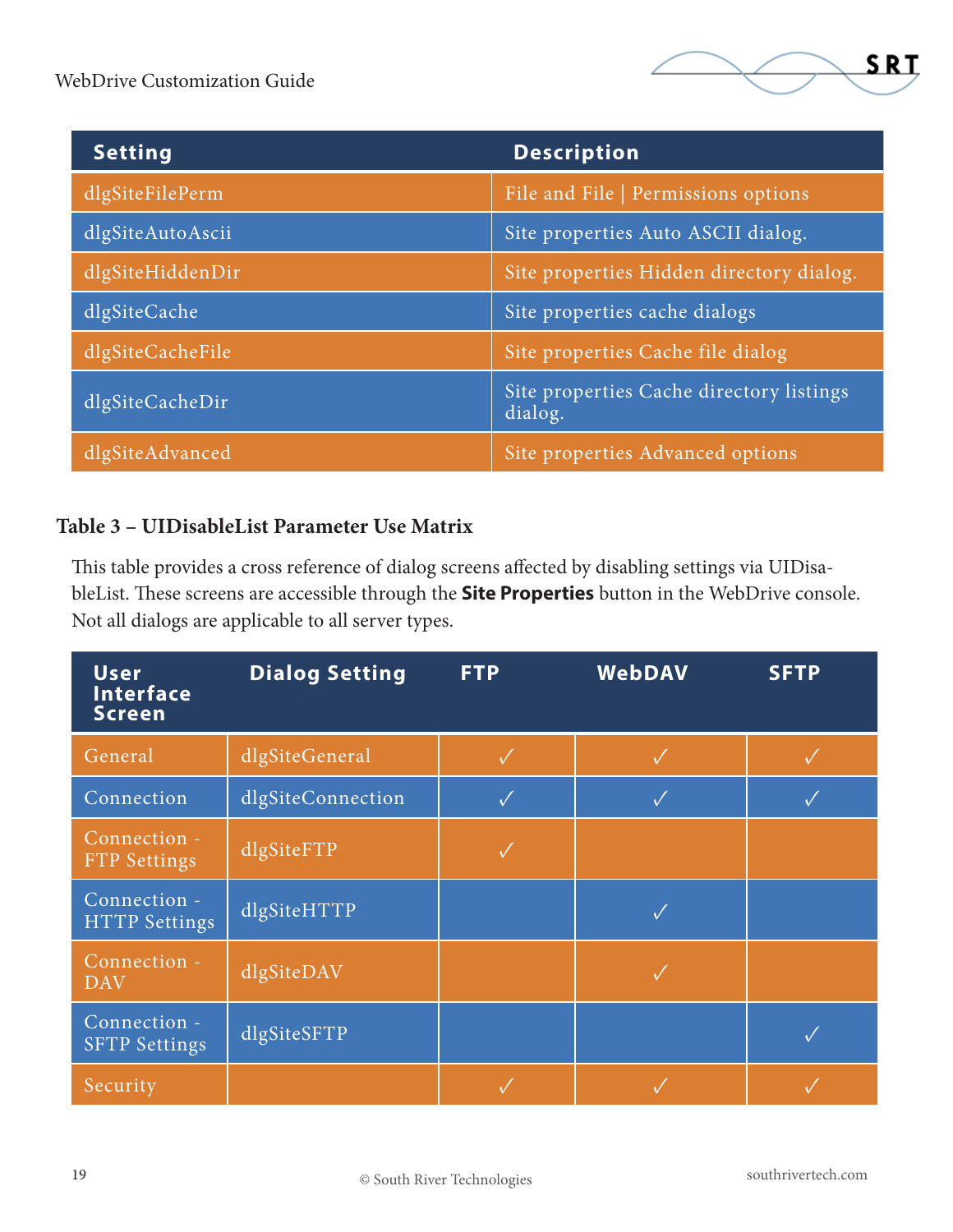

| <b>User</b><br><b>Interface</b><br><b>Screen</b> | <b>Dialog Setting</b> | <b>FTP</b>   | WebDAV             | <b>SFTP</b>  |
|--------------------------------------------------|-----------------------|--------------|--------------------|--------------|
| Security -<br>Certificate                        | dlgSiteCert           | $\checkmark$ | $\checkmark$       |              |
| Security -<br>Encryption                         | dlgSiteFtpEncrypt     | $\checkmark$ |                    |              |
| Security<br>Encryption                           | dlgSiteHttpEncrypt    |              | $\checkmark$       |              |
| Security -<br><b>SFTP Hostkey</b>                | dlgSiteHostKey        |              |                    | $\checkmark$ |
| File                                             | dlgSiteFile           | $\checkmark$ | $\checkmark$       | $\checkmark$ |
| File -<br>Substitution                           | dlgSiteFileSub        | $\checkmark$ | $\checkmark$       | $\checkmark$ |
| File -<br>Permissions                            | dlgSiteFilePerm       | $\checkmark$ |                    | $\checkmark$ |
| File - Auto<br><b>ASCII</b><br>Transfer          | dlgSiteAutoAscii      | $\checkmark$ |                    |              |
| File - Hidden<br>Directories                     | dlgSiteHiddenDir      | $\checkmark$ |                    |              |
| Cache                                            | dlgSiteCache          | $\checkmark$ | $\checkmark$       | $\checkmark$ |
| Cache - Files                                    | dlgSiteCacheFile      | V            | $\bigtriangledown$ | $\checkmark$ |
| Cache -<br>Directory<br>Listings                 | dlgSiteCacheDir       | $\checkmark$ | $\checkmark$       | $\checkmark$ |
| Advanced                                         | dlgSiteAdvanced       | $\checkmark$ | $\checkmark$       | $\checkmark$ |

## **Appendix B**

### **Sample File 1: appsetup.ini**

When Accessed: Read only during program installation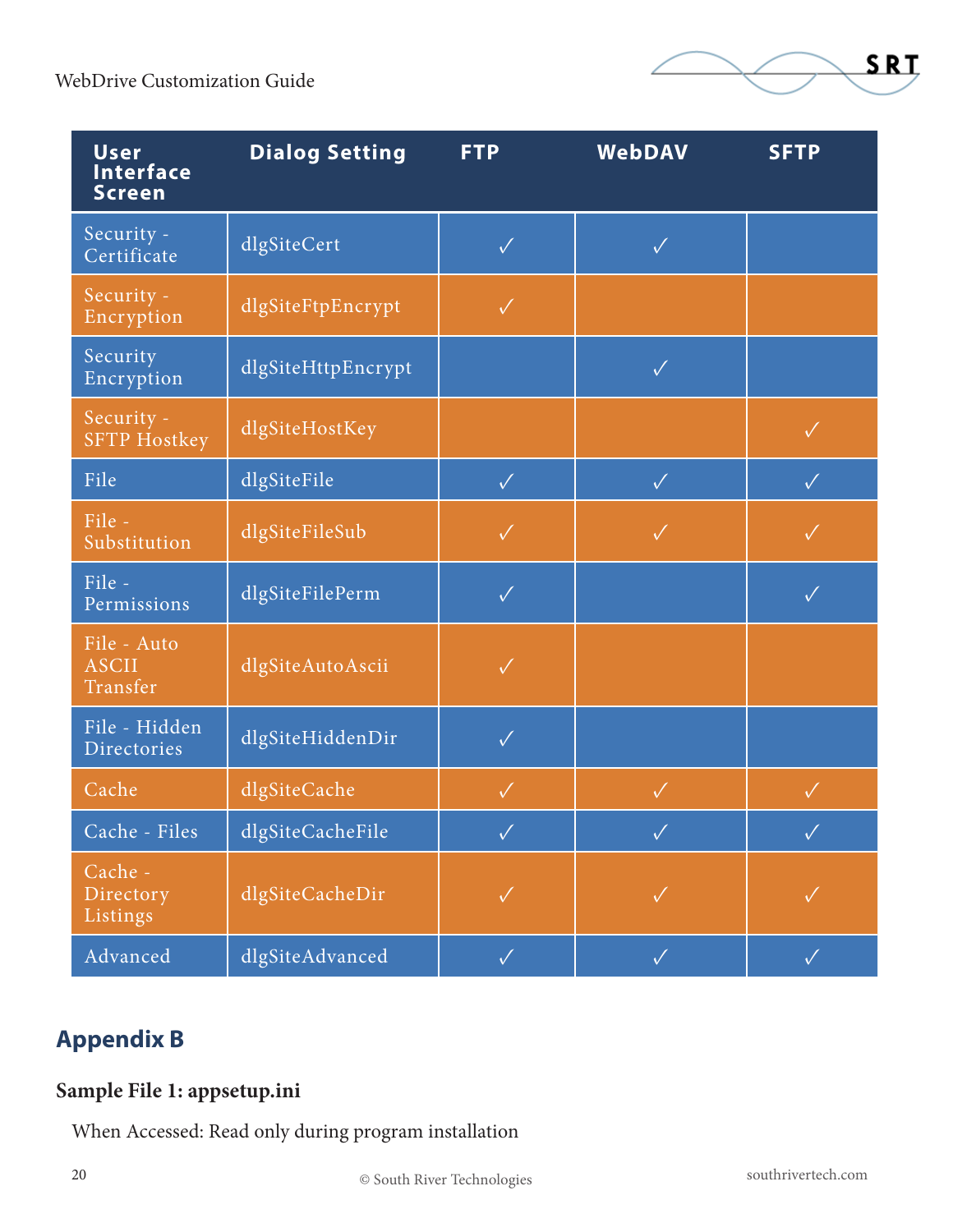

Usage: Pre-configure application settings

Location: Folder containing WebDrive setup.exe and all files extracted from WebDrive CD build.

; Customize WebDrive installation

```
;
DesktopIcon=1
ProgramUpdate=0
NoHelpFile=1
NoReleaseNotes=1
NoProgramGroup=1
NoStartMenu=1
PROP-INSTALLDIR=C:\Program Files\My-Drive
UIDisableList=dlgMainHelp,dlgProgramSettings
```
#### **Sample File 2: appdefaults.reg**

When Accessed: Imported once during program installation

Usage: Pre-configure low level application settings; useful for settings identified under the HKEY\_ LOCAL\_MACHINE registry key.

Location: Default installation folder; defaults to C:\Program Files\WebDrive

REGEDIT4

; Configure global settings for WebDrive, this file is imported at install time.

;

[HKEY\_LOCAL\_MACHINE\SOFTWARE\South River Technologies\WebDrive]

"DesktopIcon"="1"

"NoProgramGroup"="1"

"UIDisableList"="dlgMainHelp,dlgProgramSettings"

File Segment: appdefaults.reg

This file segment would initially configure a site named "Private" at the web address www.myprivatespace.com/username/private/. The FTP site, indicated by HostType=0, would be mapped to drive P:. The user's log on for this site is "username" and the password is not set.

[HKEY\_CURRENT\_USER\Software\South River Technologies\WebDrive\Connections]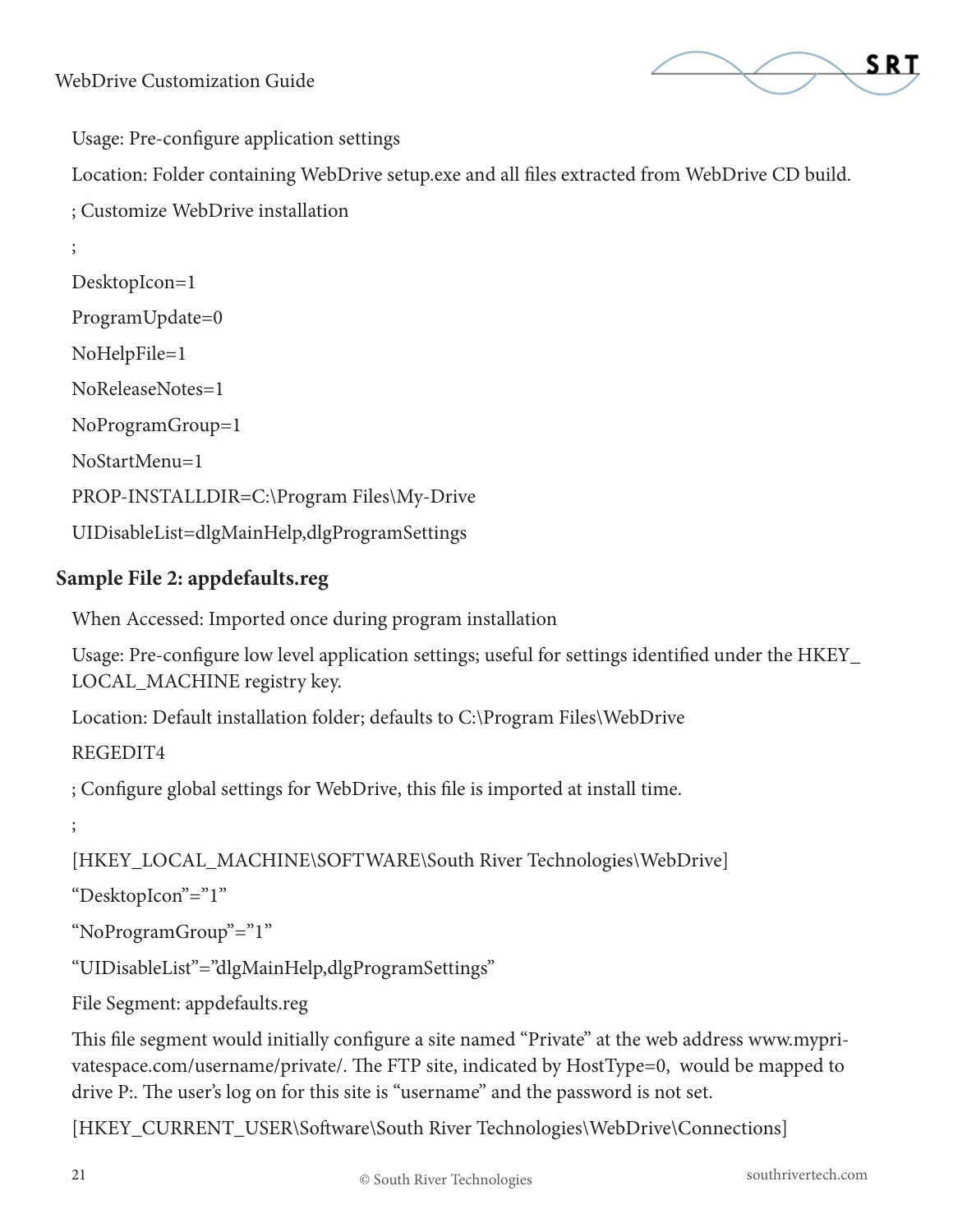

[HKEY\_CURRENT\_USER\Software\South River Technologies\WebDrive\Connections\Private] "URL"="http://www.myprivatespace.com/username/private/" "DriveName"="P:" "HostType"="0" "UserName"="username" "PassWord"=""

#### **Sample File 3: userdefaults.reg**

When Accessed: Read on each execution of the application by each NT user

Usage: Modify application operating environment at load time; setting up a list of default sites or settings

Location: Default installation folder; defaults to C:\Program Files\WebDrive

REGEDIT4

;This file is imported at run time, if it has changed since the last execution of the program

;This sample file segment will add a new site to the WebDrive site manager dialog.

;

[HKEY\_LOCAL\_MACHINE\SOFTWARE\South River Technologies\WebDrive] "UIDisableList"="dlgMainHelp,dlgProgramSettings"